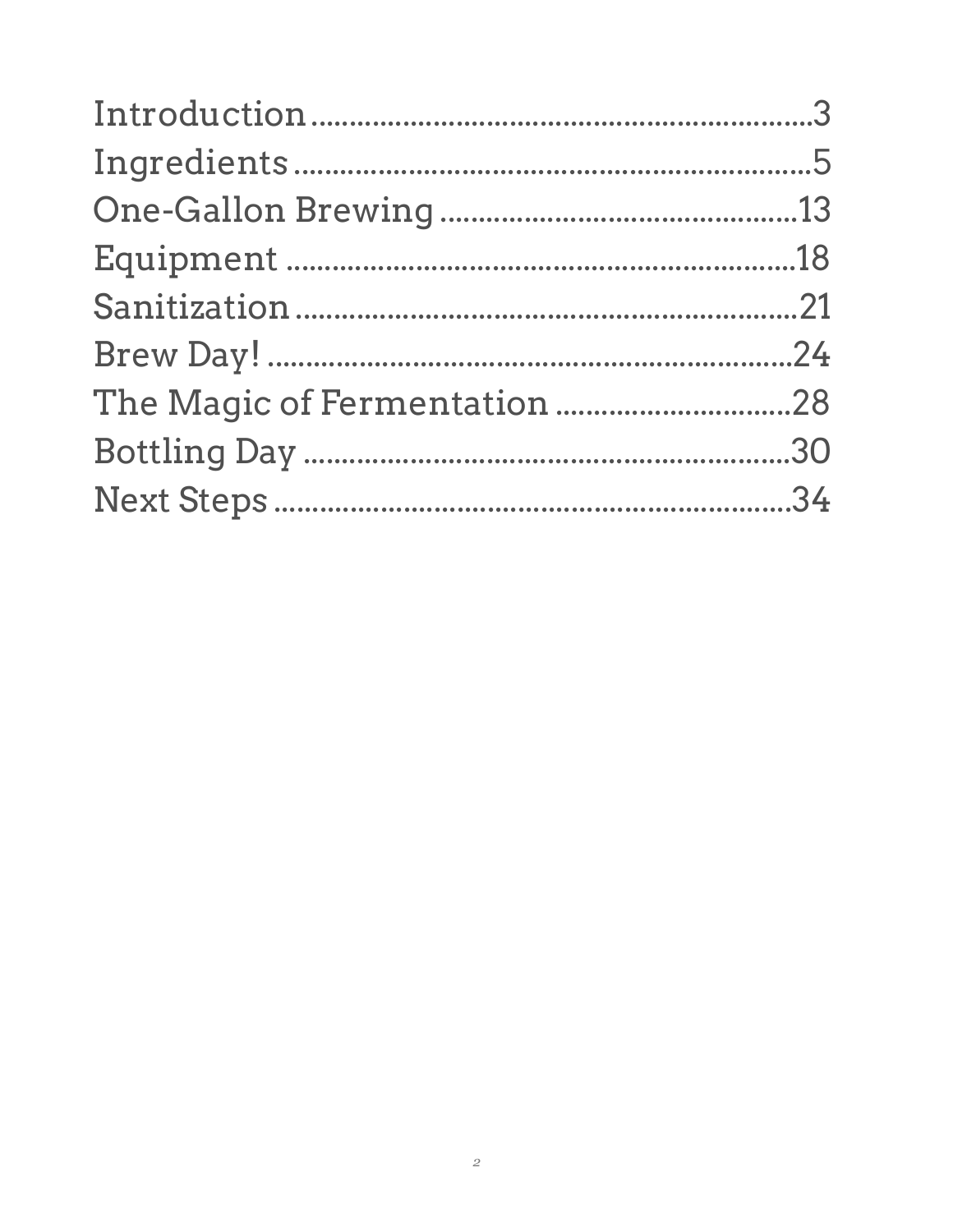# **Introduction**

Welcome to **[BeerCraftr's](http://www.beercraftr.com)** comprehensive guide to getting started with small batch brewing in your kitchen. I wrote this guide for beer lovers like you who want to learn how to brew your own beer but don't know where to start.

#### **If you have never brewed a batch of beer—even if you have no clue how beer is made—this guide's for you.**

### **Why Did I Write This Guide?**

I put off trying my hand at home brewing for years and years because I assumed it was tough and that I'd only ever produce bad beer. Once I got started, I couldn't believe what I had been missing out on all these years. Had I had a guide like this early on, I would have started brewing craft beer so much sooner. This guide is approachable — I've stripped out all the brewing jargon so you can focus on learning everything you need to get started brewing in your kitchen. If you've been interested in brewing and have been holding off, I want to change that. I want help you become a crafter brewer!

### **Who is This Guide For?**

If you've been thinking about making your own craft beer at home, but have been putting it off because it sounded intimidating, I wrote this guide for you. If you want to get started brewing without having to read a 300-page book, you've come to the right spot. This guide it to-the-point. Together, we'll cover the basics of what you need to know to get started. We'll cover some tips and tricks to make your first brew day a breeze. It's for anyone who wants to get started brewing quality beer. This guide has been written to be actionable. By the end of it, you'll be ready to order your equipment and ingredients. You'll be ready to start brewing right away.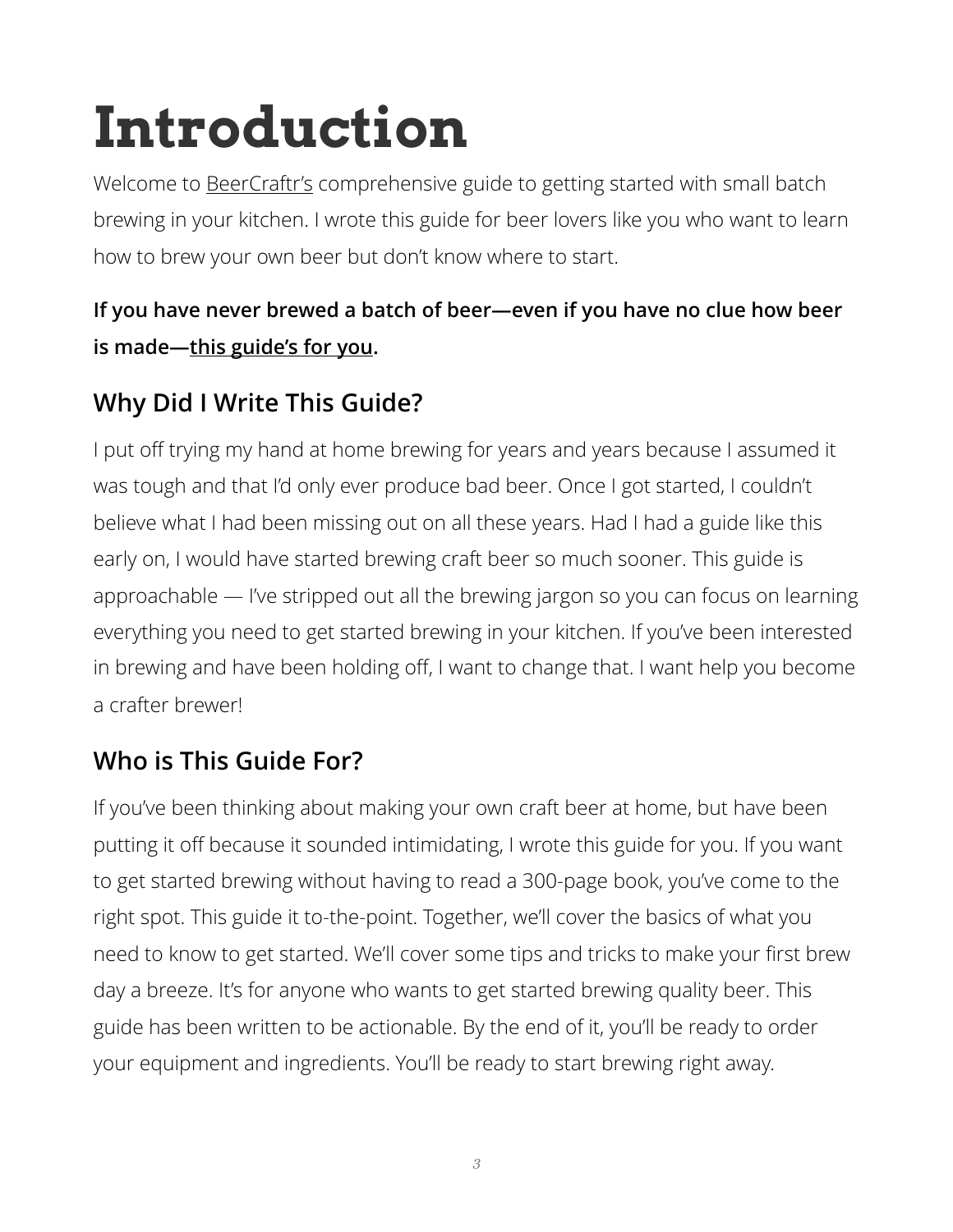### **How Much of This Guide Should I Read?**

I would suggest reading the whole thing! I've compressed years of brewing experience into seven short chapters. I've distilled all of this information to save you time. And while some of the chapters don't deal with brew day, specifically, you will gain an understanding of the whole art of brewing if you read this from start to finish.

Here's how I'm going to take you from beer-lover to beer-crafter in seven chapters:

- *• Chapter 1: (Ingredients) What's beer (really) and how do we make it?*
- *• Chapter 2: (Batch Sizes) Why our first brew will be a small-batch, onegallon brew.*
- *• Chapter 3: (Equipment) What you'll need to get started without spending a fortune.*
- *• Chapter 4: (Sanitization) The single biggest thing you need to worry about.*
- *• Chapter 5: (Brew Day) How we get the magic started.*
- *• Chapter 6: (Fermentation) Where you get to marvel at what Mother Nature can do.*
- *• Chapter 7: (Bottling) Where you really get to test your patience!*

#### **SIMPLY PUT, USE THIS GUIDE TO BECOME A CRAFT BREWER IMMEDIATELY.**

Now, let's get Brewing!

Joseph Lavoie, Founder, BeerCraftr.com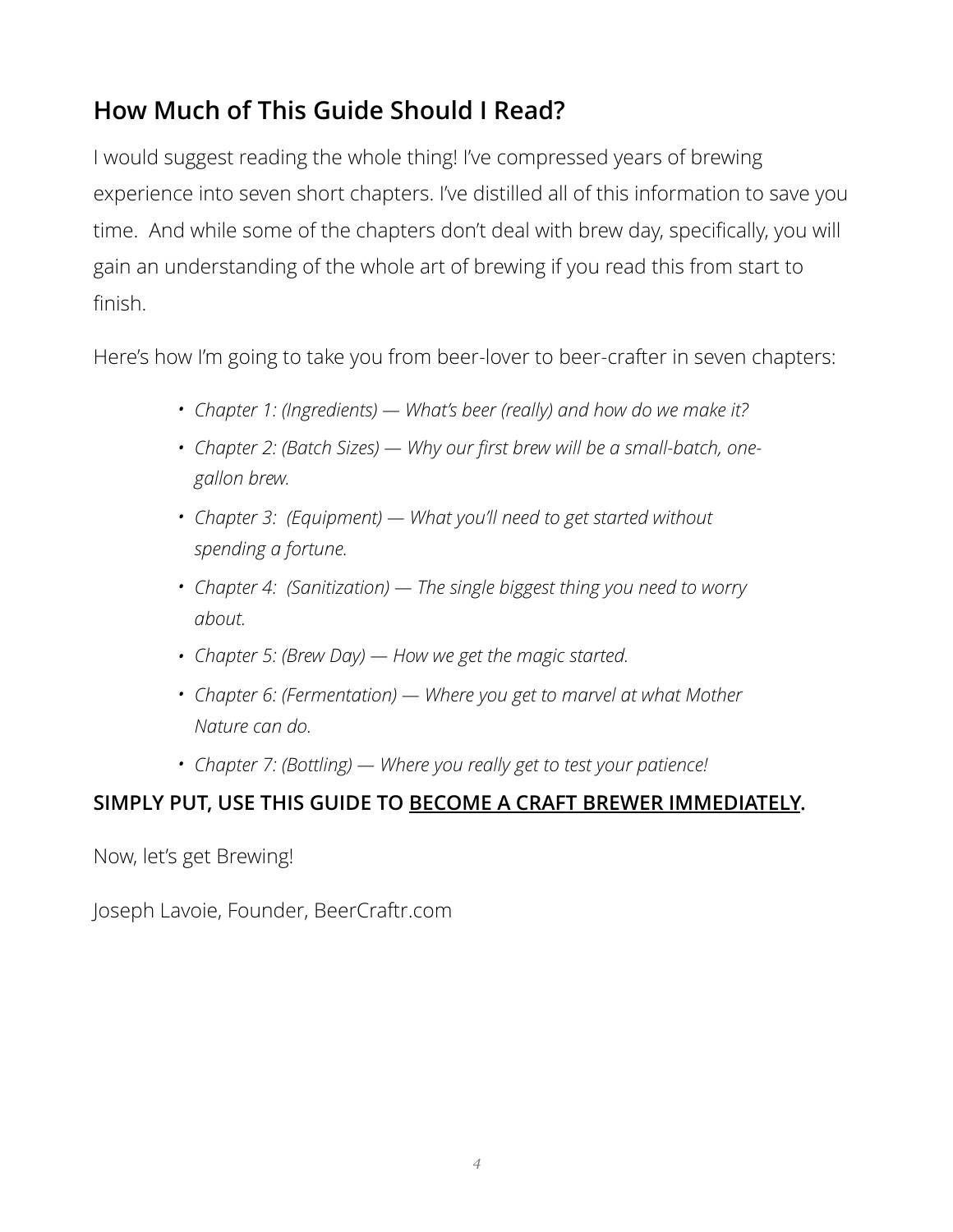## Chapter One **Ingredients** *The goods you need to make amazing beer*

### Welcome to the first chapter in the Beginner's Guide to Small Batch Home Brewing. In this section we're going to learn about the ingredients that make up our favourite nectar of the gods. Let's get started!



#### **What's Beer?**

I know this probably sounds pretty basic, but to become craft brewers, we need to understand our craft in its most basic form. Beer is a living and breathing piece of art (more on this when we cover fermentation in chapter five). Before we can create our own biological masterpiece, however, we have to understand beer's basic DNA. By doing so, the art of making beer will make a lot more sense. And we'll have a point of reference to rely on as we improve our brewing skills.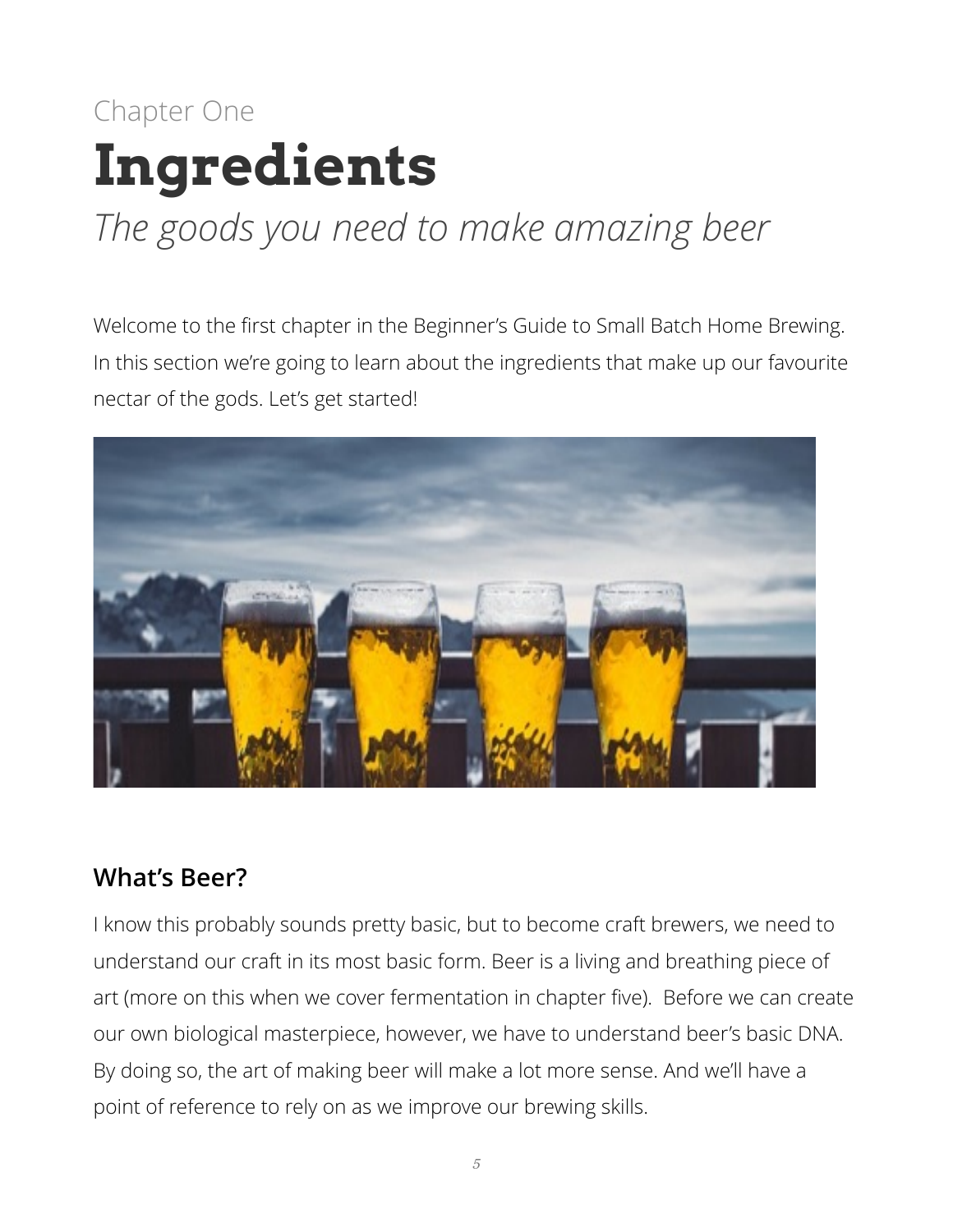

#### **What is Beer Made Of?**

To answer this, we can look to the Germans for inspiration. You may have heard about Germany's famous Beer Purity Law, or [Reinheitsgebot](https://en.wikipedia.org/wiki/Reinheitsgebot). Dating back to the 16th century, it declared that the only ingredients that could be used in the production of beer were water, barley, and hops. I won't bog us down in the history of why such a law existed (has government ever met an industry it hasn't wanted to regulate?), but you may have noticed it failed to mention the most important ingredient of all: yeast! That's because in the 16th century, we didn't know that yeast played a critical role in the fermentation of beer. Brewers would use sediments from previous batches (which unbeknownst to them contained the yeast), or they would [let the beer sit out until wild yeast took over and did their thing. You can thank](https://en.wikipedia.org/wiki/Louis_Pasteur) Louis Pasteur for discovering the role of yeast in fermentation in the 1800s.

Of course, most of us have enjoyed plenty of craft beers that have had more than these four main ingredients. However, for the purposes of understanding beer's basic DNA, these are the four ingredients we need to understand at the outset.

So let's explore these further.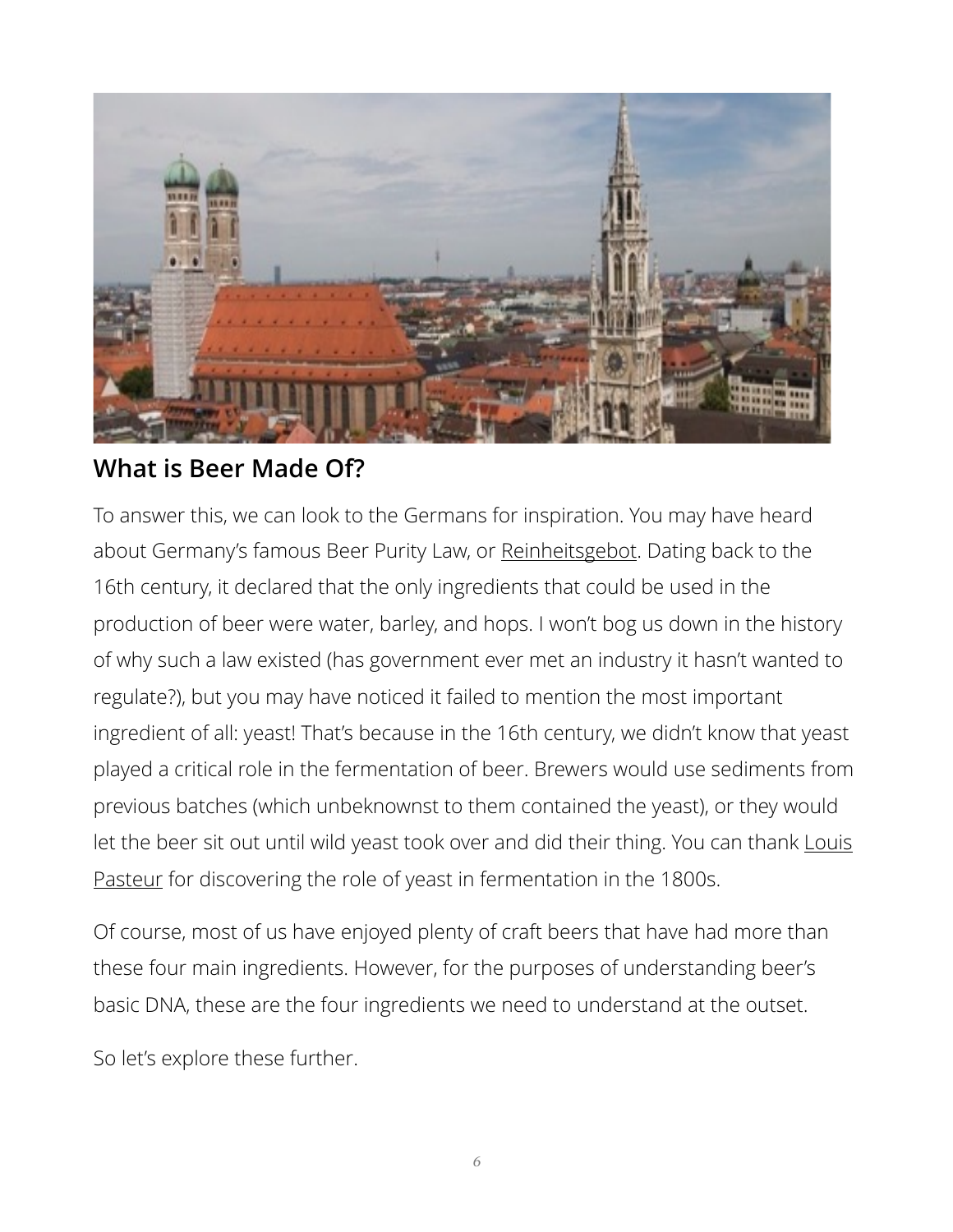#### Water



By volume, this is the biggest ingredient in any batch of beer. Give or take, water makes up 90-96% of any beer recipe. Given this, you're going to want to use water that tastes good.

As you become an advanced brewer, you may explore methods to alter the water (adding minerals, for instance), or sourcing spring water to give your brew a unique taste, but we're not there yet. For now, if your tap water is drinkable, it's brewable.

For just about all of us in North America, our local water supply will do the trick just fine. However, if your water supply is known to have large amounts of sulfur, iron, or bicarbonates, then you'll want to use bottled water. Ditto if you find your water has a chlorine taste. Otherwise, if it tastes fine, it brews fine.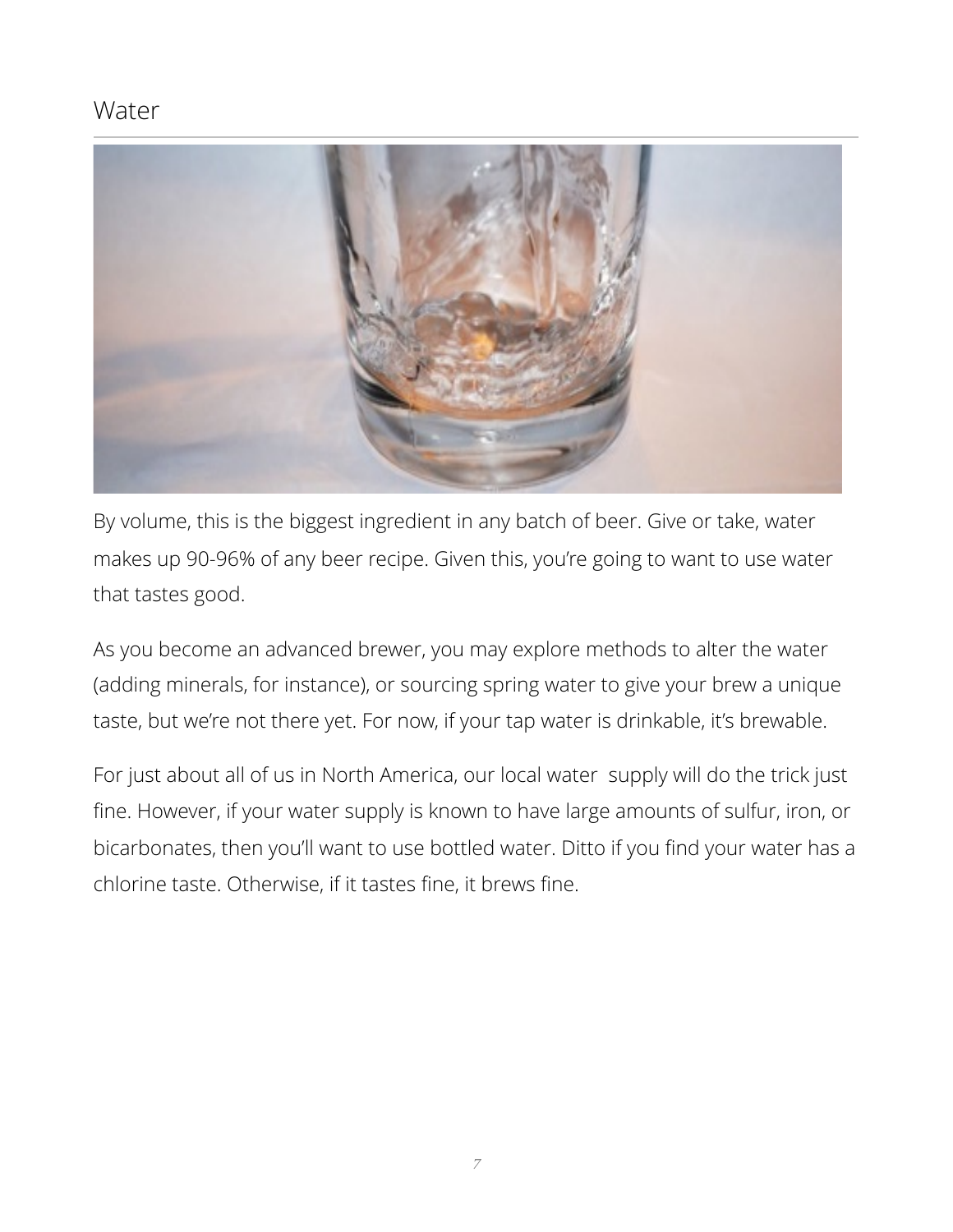#### Barley



We get most of our fermentable sugars from Barley. Barley looks a bit like wheat, but when we're making beer, we use barley that has been processed for brewing. Specifically, we use [malted barley.](https://en.wikipedia.org/wiki/Malt_house) This means that a maltster has steeped the barley at specific temperatures under strict conditions to get the grains to sprout. The grains are then dried before any further growth occurs. This process develops sugars and starches that we'll eventually extract when we make our beer.

Each recipe will be different, but you'll be using around 2 lbs of malted barley or grains in most 1-gallon recipes. Obviously that will change depending on the style. But before you use it, it has to undergo one more step: milling (crushing). Most local home brew shops will mill your grains for you and many online suppliers will sell them to you pre-milled. If neither of those are options available to you, you can always put your grains in a large ziplock bag and crush them lightly with a rolling pin. But if you can get your grains milled, I highly recommend it.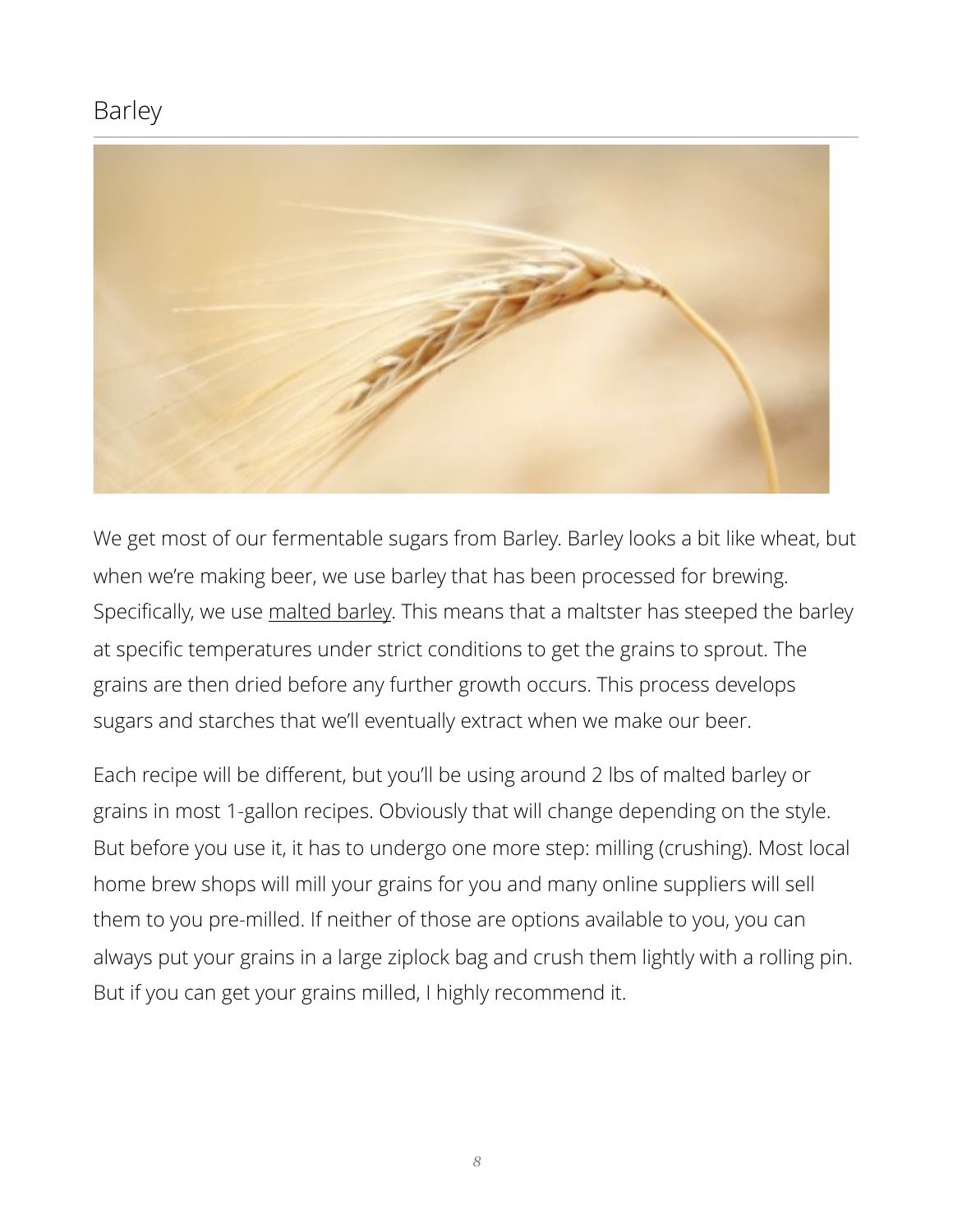#### Hops



For many a craft beer enthusiast, this is our favourite ingredient. If you've never seen a hop plant in the wild (or on a farm), it's an impressive botanical specimen that can grow to 18 feet if your let it! And the rumours are true, the hop, or humulus lupulus is related to hemp. We use hops to add bitterness, and often, to add a floral flavour to the beer, both of which act to balance the sweetness of the malt. Hops also have a practical benefit of inhibiting spoilage (hence how the India Pale Ale was [invented\)](https://en.wikipedia.org/wiki/India_pale_ale).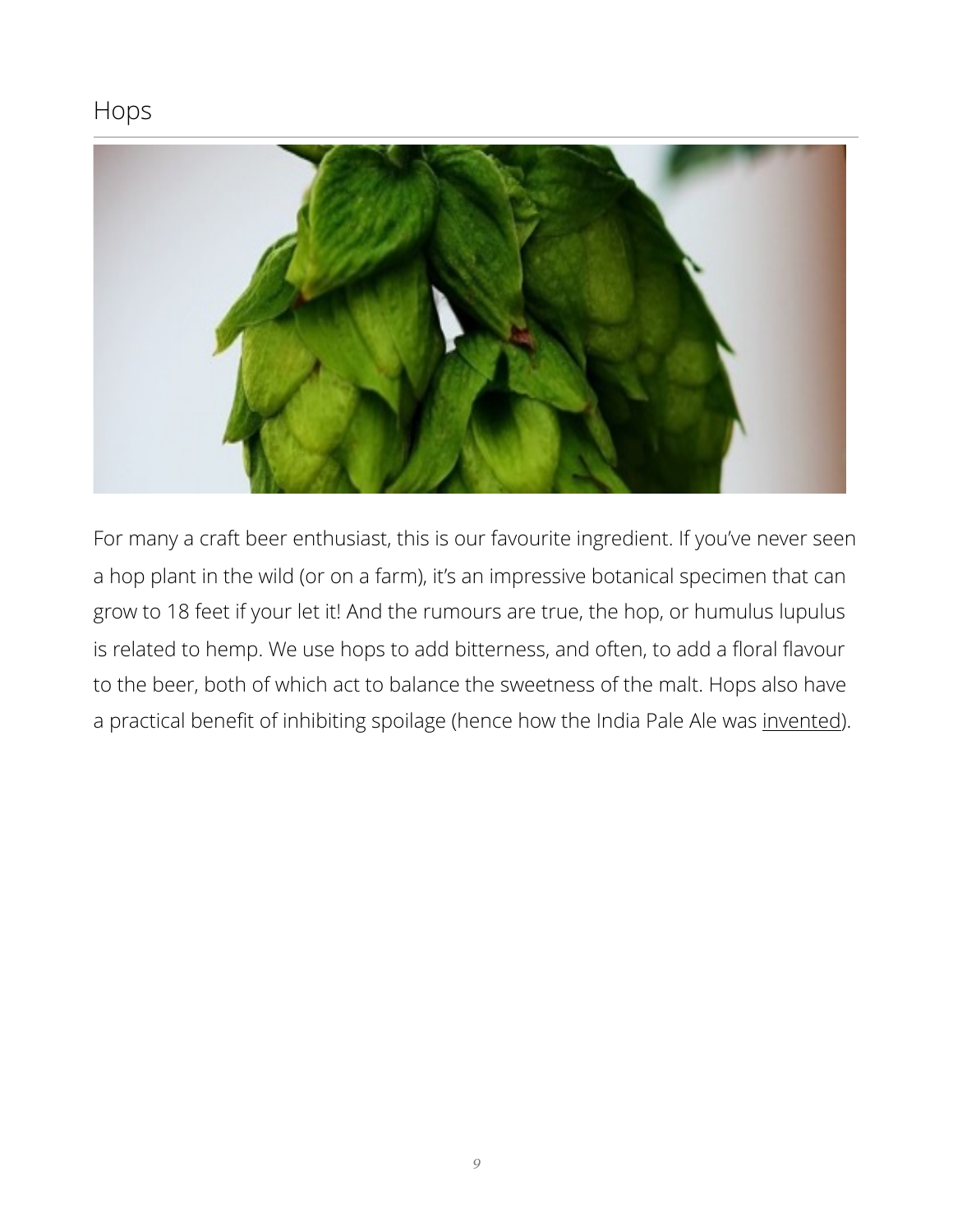#### Yeasts



#### Photo Credit: Duncan H

Whole books have been written about the wonders of yeast. I'll try and keep this brief so we can get talking about making beer. Yeasts pretty much convert sugars into alcohol and CO2. You can't have beer without it. Yeasts are actually living microorganisms that love a steady diet of sugar. We're surrounded by wild yeasts, most of which would not taste particularly good in beer. Thankfully for us, a large [variety of beer yeasts have been cultivated](https://www.wyeastlab.com/hb_styleguidelines.cfm), each of which can impart their own unique flavours to our beer. These varieties can be categorized into two types: lager and ale yeasts. Lager yeasts ferment at colder temperatures, and ale yeasts at temperatures closer to room temperature.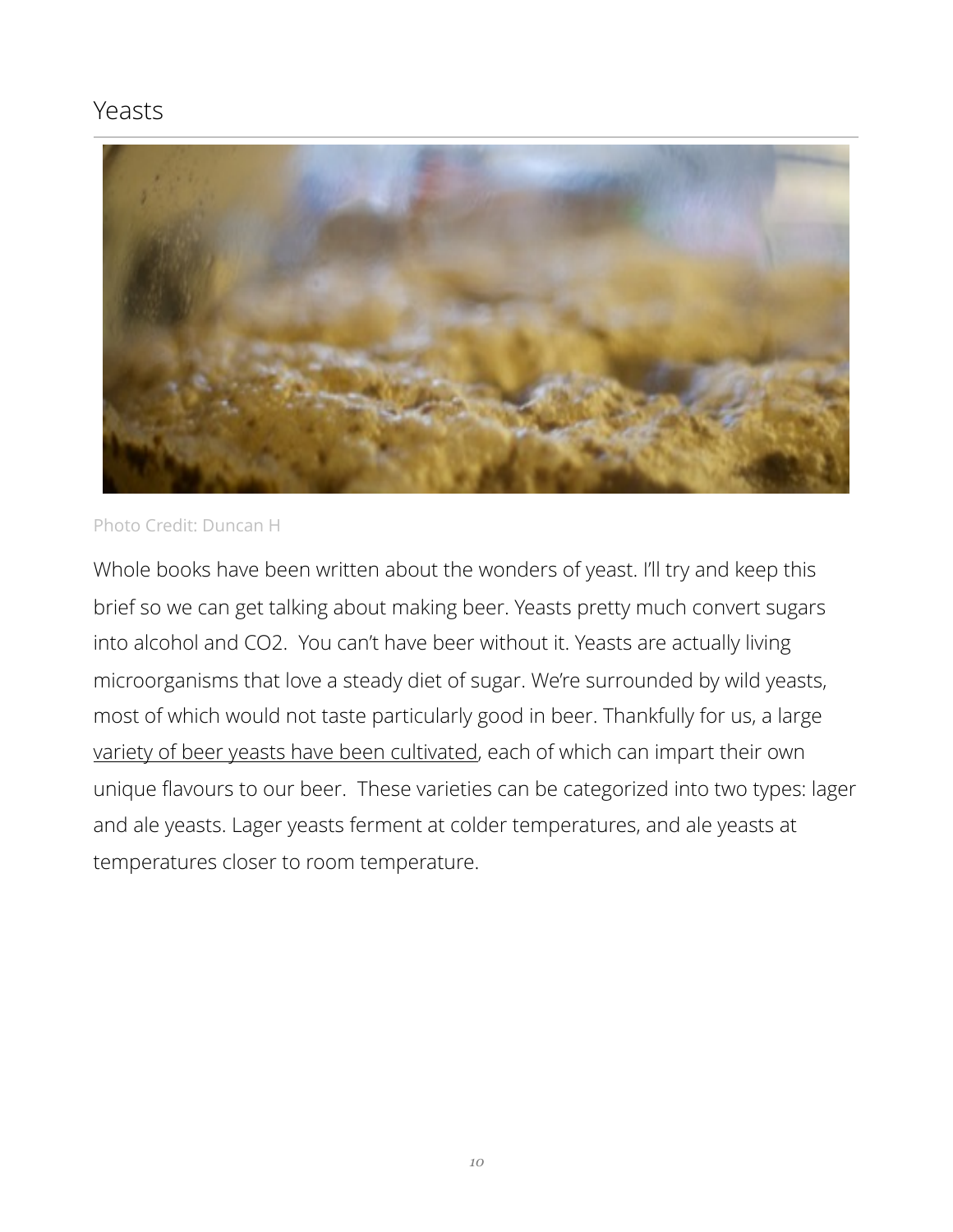#### **How do we make beer?**

This is where the fun begins. We have to combine these ingredients in a way that creates the perfect conditions for yeasts to do their thing and ferment a bittersweet liquid into a bubbly, alcoholic treat. We'll cover this off in greater detail in the coming days, but for now, the basic process is this:

*(Note, the process I describe below is based off of the [Beer-In-A-Bag Method, w](http://beersmith.com/blog/2009/04/14/brew-in-a-bag-biab-all-grain-beer-brewing/)hich is an ideal way to get started with small-batch, 1-gallon brewing. There are other methods, but I find this one to be the most approachable when getting started. We'll review these different methods in greater detail tomorrow).*

- 1. **Convert the malted barley into sugars** by soaking them in a hot water bath. The official name for this process is called "the Mash". In more advanced brewing, you would "sparge" or rinse the grains to extract more sugars, but for our method, we'll still make awesome beer without sparging.
- 2. **Next comes "The Boil."** We remove the grains from the water and bring this sweet liquid to a boil. We'll add bittering hops and let the whole thing boil for an hour. In some recipes, you'll continue to add bittering hops throughout the boil. And if you're using aroma hops, you'll add them at the end of the boil, once you have shut off the heat. What you're left with is a solution called "wort." I know, it's not the most appealing term, is it…
- 3. **We then have to cool the wort to "pitching" temperature.** This step is quite an important one. We can't take our sweet time bringing cooling our liquid to the temperature needed to add our yeast (usually in and around 20℃ or 68℉). We want to do this in about 30 minutes or less to avoid risks of contamination. This means we'll add our brewing pot to an ice batch in the sink to cool it quickly.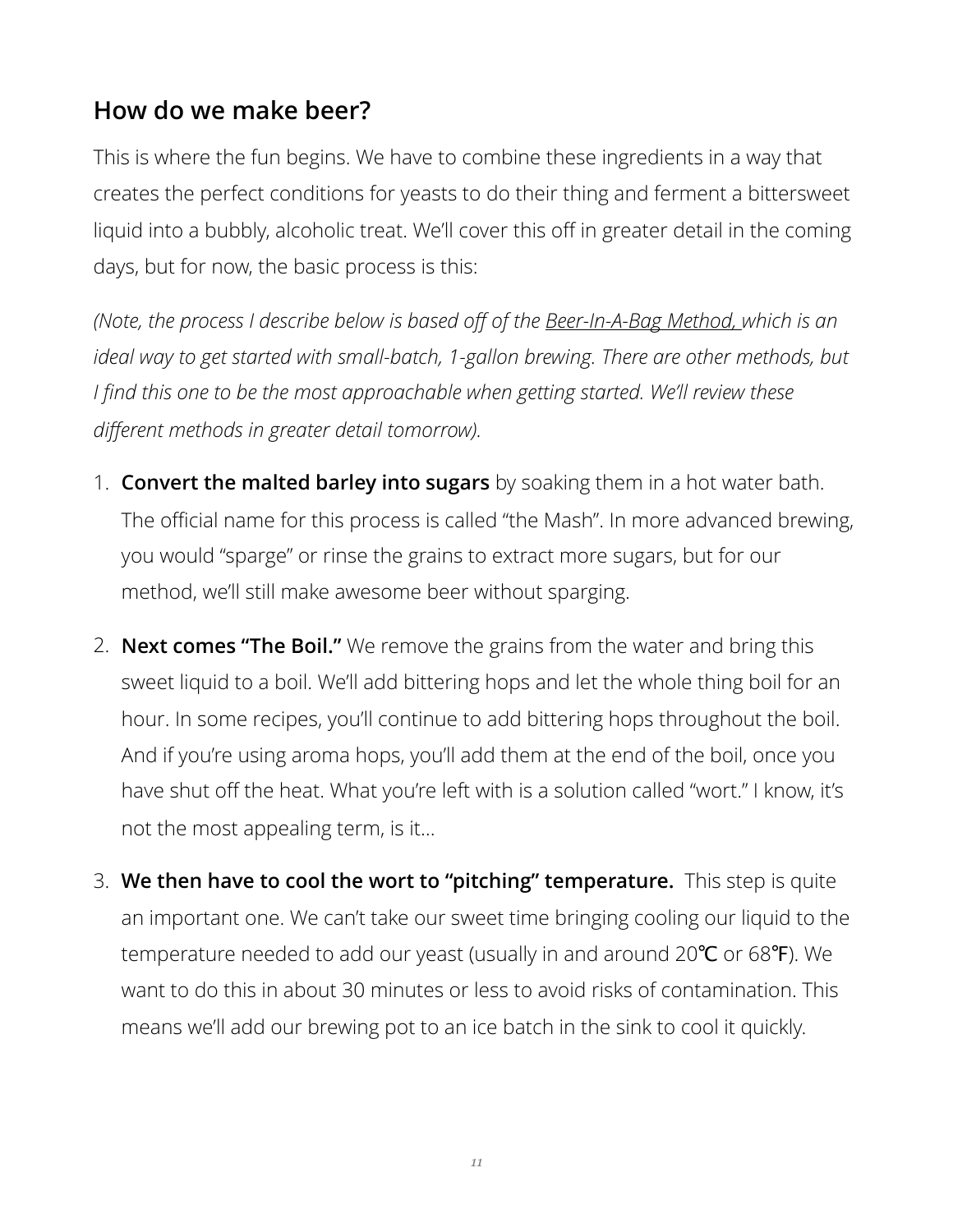- 4. **Add the yeast (aka "pitching the yeast")** and let it ferment. With the wort at the right temperature, we transfer it to a fermenting vessel (in our case, a 1-gallon glass carboy, which we'll discuss in more detail later this week), add the yeast to the wort, which in brew-speak is called "pitching the yeast." Seal the carboy with an airlock, store in a dry, dark, cool spot and let mother nature do her thing.
- 5. **Bottle your beer and let it condition.** After two weeks, our beer will be ready for bottling. All yeasts will have consumed most of the sugars and converted the wort into flat beer. Of course, we want bubbles! So, we'll transfer the wort to a bottling bucket with a small dose of sugar and then transfer that new solution to individual bottles. This will allow residual yeast to snack on the sugars and in so doing, carbonate the beer. This process will take at least two weeks, but you'll probably want to wait 30 days before opening your first bottle.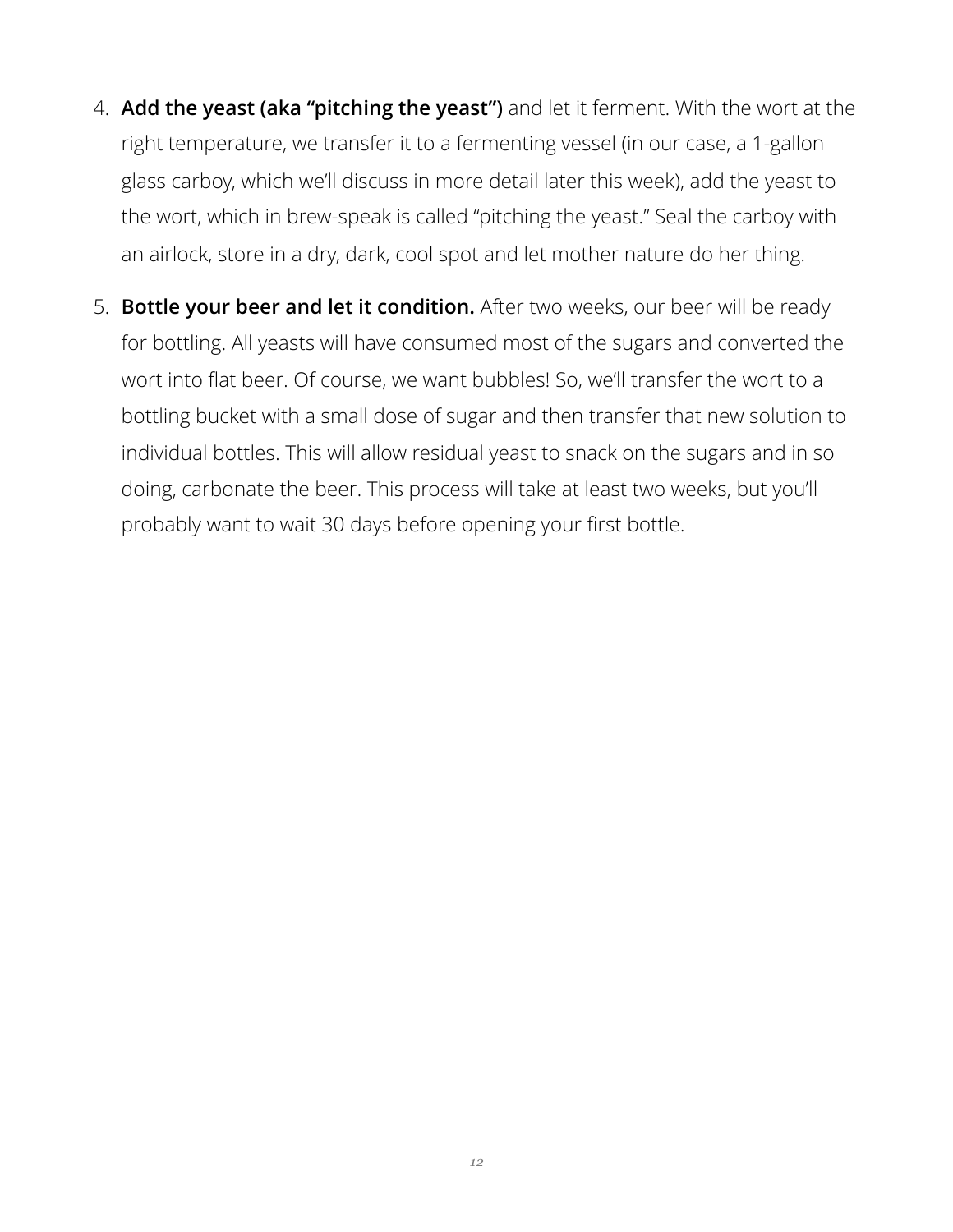### Chapter Two **One-Gallon Brewing** *Why starting small makes sense*

#### **Where most us started**

Read just about any intro to home brewing book and you'll find yourself walking the same path I did when I took up this awesome pursuit: buying all the requisite equipment and ingredients for 5-gallon brewing. It was the easiest way to get started. All the recipes I had access to were scaled for 5 gallon brewing, and since I was so new to brewing, I had no clue I had a choice in the matter. I simply assumed all home brewers were brewing in 5 gallon batches and proceeded accordingly. Eventually, I would join the ranks of dreamers who hoped to get their hands on this amazing home brew set-up.

But after pouring two consecutive botched brews down the drain, I started asking myself if there was a better way. I can't imagine how the pros feel when they have to do the same, at much larger scale! It just sucked pouring 5 gallons of beer down the drain. That's when I started looking at 1 gallon brewing as a viable alternative.

I want to cover this topic today because as you become a craft brewer, you'll do what we all do at some point: search the Internet for new recipes only to discover that most are geared towards three types of brewers:

1. **5-gallon brewers who use malt extract.** As you'll see in the coming days, we're going use whole ingredients (all-grain) to make our beer. But you can also make beer using malt extract instead of grains. This is probably what most people have in mind when they think of home-brewing…visions of buying buckets of syrup at the local home brew shop, mixing it with hot water than presto, you're done! It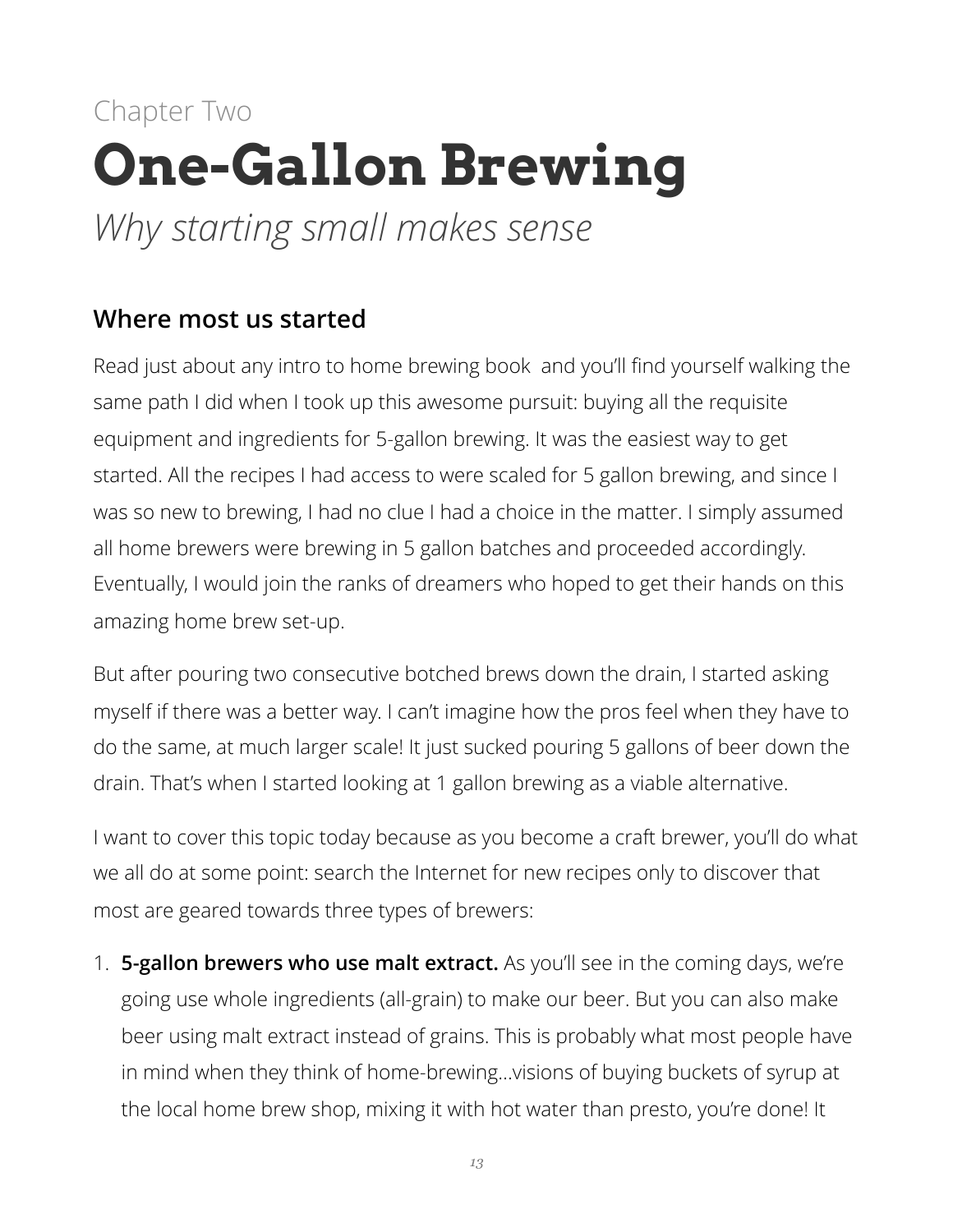can be a quick way to make beer, but you lose out on the fun part of making beer: crafting your own recipes or brewing your own ales packed with flavour.

- 2. **5-gallon brewers who use a combination of steeped grains and malt extract.** This is how I got started, and I should say I got some great results with this method. It's an intermediate step from extract brewing. You pretty much make an all-grain tea, which is steeped to extract the flavours and colours. You add the malt extract which contributes the majority of the fermentable sugars to the steeped tea and proceed with the boil.
- 3. **5-gallon brewers who use all-grain.** All-grain brewing requires a heavy investment in equipment and is slightly more labour-intensive than extract or partial mash brewing. But it's the granddaddy of home brewing. Most homebrewers aspire to become all-grain brewers. I certainly did; I just had no space for that kind of set-up. And it frankly seemed quite intimidating.

#### **Why it makes sense to start with one-gallon brewing**

### *It's faster than 5-gallon brewing*

I can't begin to tell you how awesome it was the first time I cooled 1.25 gallons of hot wort in an ice bath. I got the wort down to pitching temperature more quickly than I ever could 5 gallons. On average, it takes me 20 minutes to chill the wort down to 20ºC (68ºF). Transferring to the fermentor is also quicker, as is all the clean-up. Sure, I'm not saving hours, but there's no doubt that small batch brewing is a more efficient process on brew day. The real time-saver, of course, comes on bottling day. When you're bottling 6 bottles instead of 38 (500ml), you feel the difference right away. Not to mention the fact that you're not lugging around or cleaning a massive 5-gallon carboy.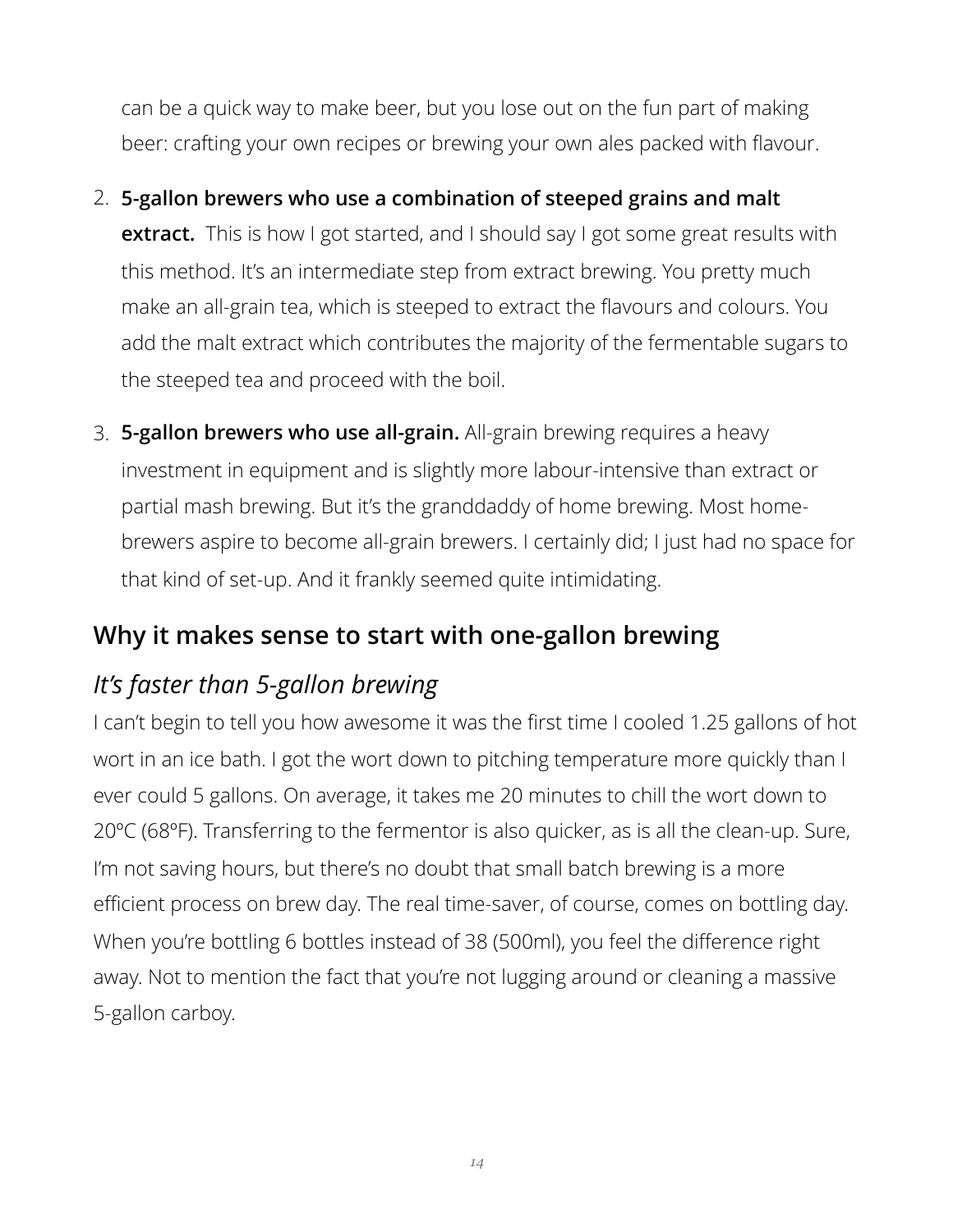#### *It's great for small spaces*

I recently had to move to a small house. We're a family of five, on two floors, with a combined square footage of about 1100 sq. ft. The kitchen is only large enough to fit one person comfortably. We have no basement access, which means we really have no storage. Convincing my wife to make room in our closets for all my gear and bottles was a lost cause from the beginning. I thought about brewing off-site, but that would mean I'd be gone for half-days on weekends, which is when my wife expects me to give her a break with the kids. So, I needed a third way. Small batch brewing was it. I can brew on a weeknight without it being much of an imposition. The beer ferments in 1-gallon jugs that fit on my countertop. My wife finds they look much cuter than my old 5-gallon carboy (score!). I usually have 2-3 going at any given time, and they really take up little space.

#### *It's an easy way to start all-grain brewing*

The beauty with small-batch brewing is that you can get going with all-grain from the beginning and build your confidence quickly. It's so easy. Really easy. I've likened to telling friends that if they can bring water to boil or make chicken stock, they can make beer. And with small batch brewing, the concept is spot on. You can brew with the stock pot you already own.

#### *You brew much more often*

I now brew, on average, every two weeks. If it wasn't for lack of storage in our small house, I'd brew beer every week. Because small batch brewing is quicker, and somewhat low-maintenance, brew days are not all encompassing like they were when I was brewing 5-gallon brews. I let the grains steep at the right temperature for an hour, which requires little, if any oversight. Strain, and bring to a boil, add hops carry on. Cool, strain, drain to a fermentor. Seal the carboy and we're off. Throughout most of this process, I can do other things—usually work, since I'm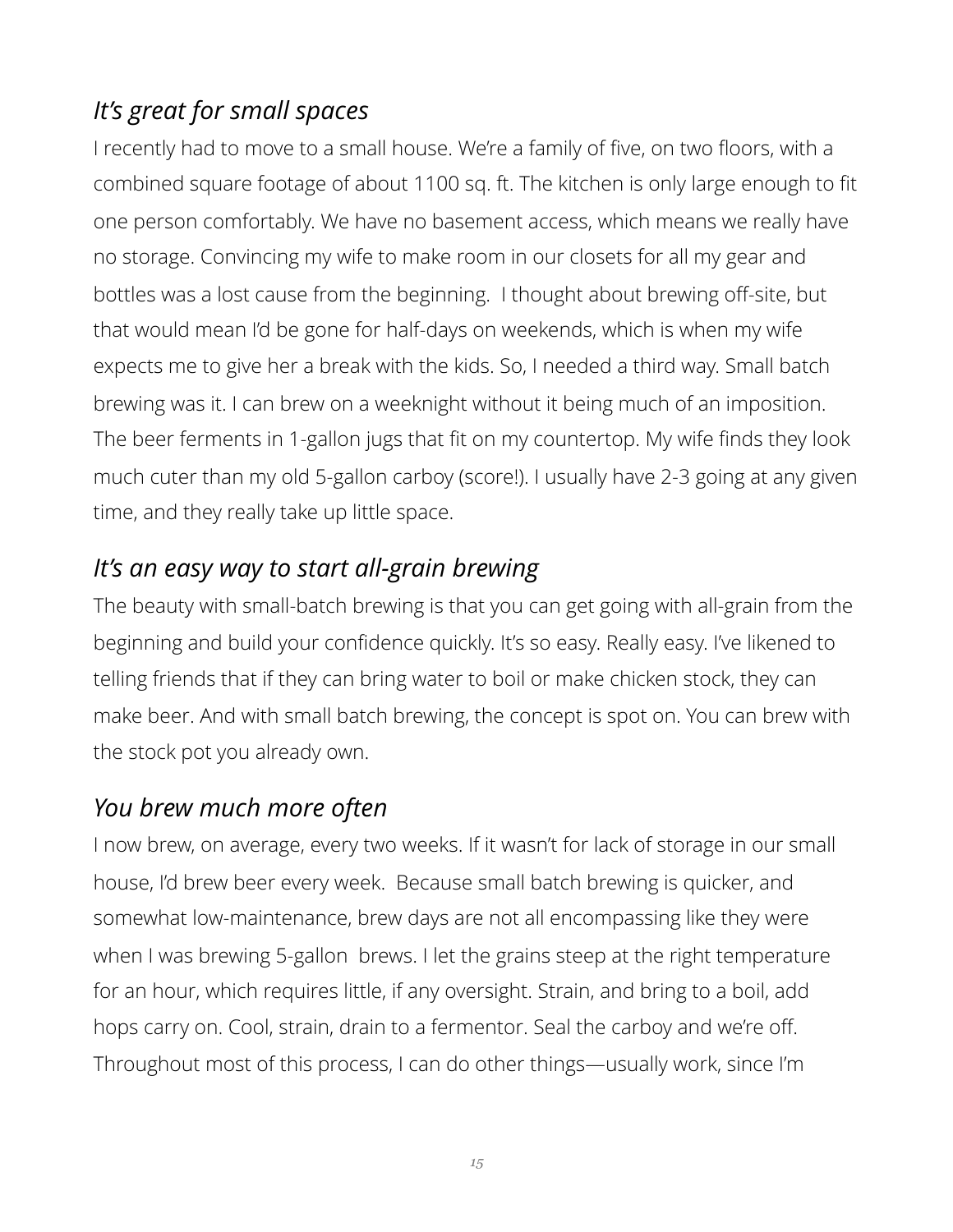brewing at night. It's less encompassing, which means I brew more. Who doesn't want to brew more often?

#### *You can afford to experiment*

It will happen. One day, you will brew a bad batch of beer. We've all done it. Every time it happens, it's a learning moment. But that doesn't make it any less painful when you see your hard work being poured down a drain! You can avoid tears before bedtime with small batch brewing though. If you're brewing more often, and in smaller quantities, the pain will be minimal. This is obviously good for two reasons:

- 1. You stay motivated, even when you produce a bad brew; and
- 2. You can try crazy ideas, knowing that if they fail, you're only losing 1 gallon of beer. (After three attempts, I still can't make curry leaves work in my beer, but that's not going to stop me from trying my hand a fourth time!)

#### *And finally, you can get started with less equipment*

You should see the number of times I get a surprised reaction when I tell people I brew beer in my kitchen. I think most people have this image of home brewers camped out in the backyard or garage with a dozen burners, test tubes, buckets, and all sorts of gear that would make it impossible to brew beer as easily as you can make chicken stock.

And in a way, you can't blame them. Your average 5-gallon starter kit will run you around \$200. That includes a 5-8 gallon brew kettle, 6.5-gallon primary fermenter, 5 gallon glass carboy, hydrometer with sample tube, racking cane, rubber stopper or cap, siphon hose, 6.5 gallon bottling bucket, 50 12oz (355ml) bottles, bottle filler, bottle caps, and bottle capper. You could of course deck out your brew house some more, but those cover off your basics.

*16*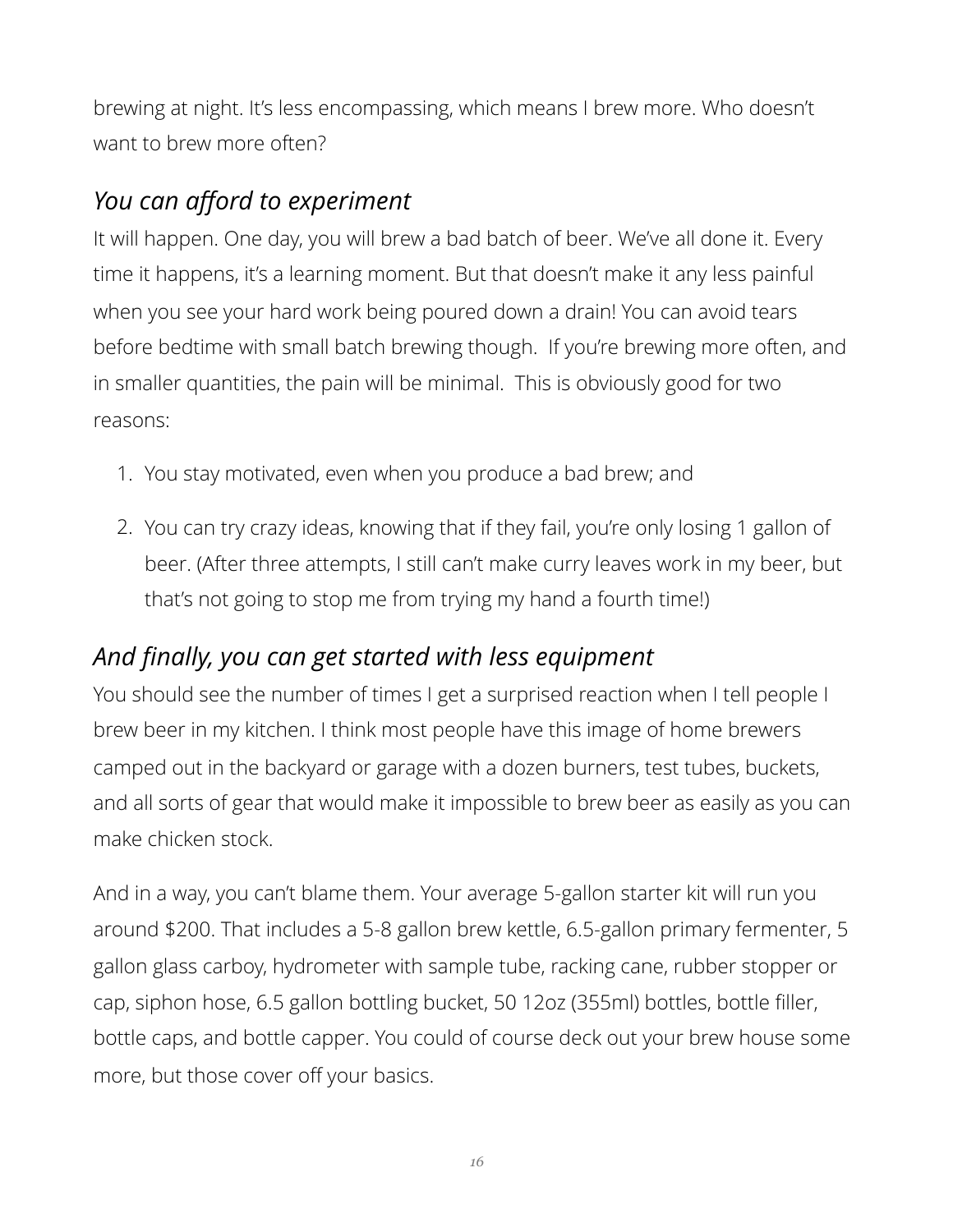A 1-gallon starter kit, by comparison, will run you \$50 or so. If you've never brewed beer before, and you've been wanting to give it a try without having to fork out a fortune on gear you're not willing to commit to, than small batch brewing is the perfect way to get started. And once you get started, you may decide it's the only way to go!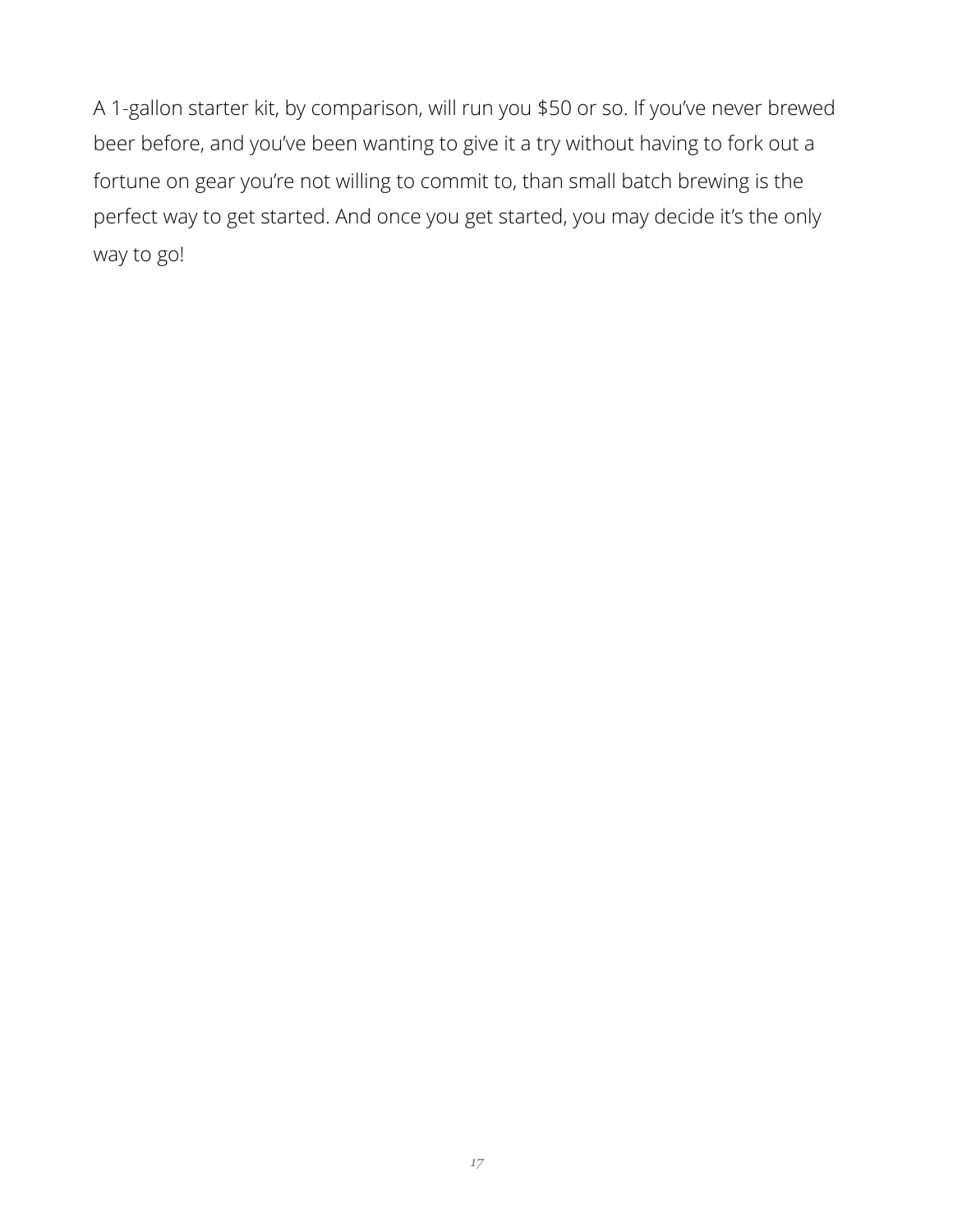## Chapter Three **Equipment** *What you need to make your first batch of beer*

In this section we're going to review the basic equipment you need to brew your first batch of beer. My goal here is to get you started without spending a fortune on gear. At this point, you need to see if home brewing is for you. No needs to make a large investment until you know for sure. You can always upgrade your brewhouse piece by piece as you develop your craft, over time. Let's break this out by brew-step.

*Note: Nothing stops you from buying each of the items identified below separately, but many home brew shops sell starter kits for 1-gallon brewing that will give you just about everything you need to get started. If you're in the U.S. [Northern Brewer](http://www.northernbrewer.com/brewing/beer-equipment-starter-kits/one-gallon-small-batch-starter-kit/1-gallon-small-batch-starter-kit) sells a kit for just under \$50. If you're in Canada, [Beer Grains](http://www.northernbrewer.com/brewing/beer-equipment-starter-kits/one-gallon-small-batch-starter-kit/1-gallon-small-batch-starter-kit) sells a kit for under \$55.*

#### **For the Mash and Boil**

**Stock Pot.** This will be your brew kettle. While our final batch size is 1 gallon, we're actually going to need a pot that can handle 2 gallons (7.5 litres). Anything smaller than that and you will likely end up with wort all over your stovetop.

**Nylon Bag.** If you want to keep things super easy, get yourself a nylon bag to put your grains when doing the mash (soaking). You then just take out the bag, let it drain a little, and then you've got a mess-free transition to the boil. Personally, I don't mind using that a good ol' fashion colander.

**Colander**. If you don't mind a little bit of extra work, you could use a colander instead of a nylon bag. You would drain your hot water bath through the colander to remove the grains and proceed with the boil.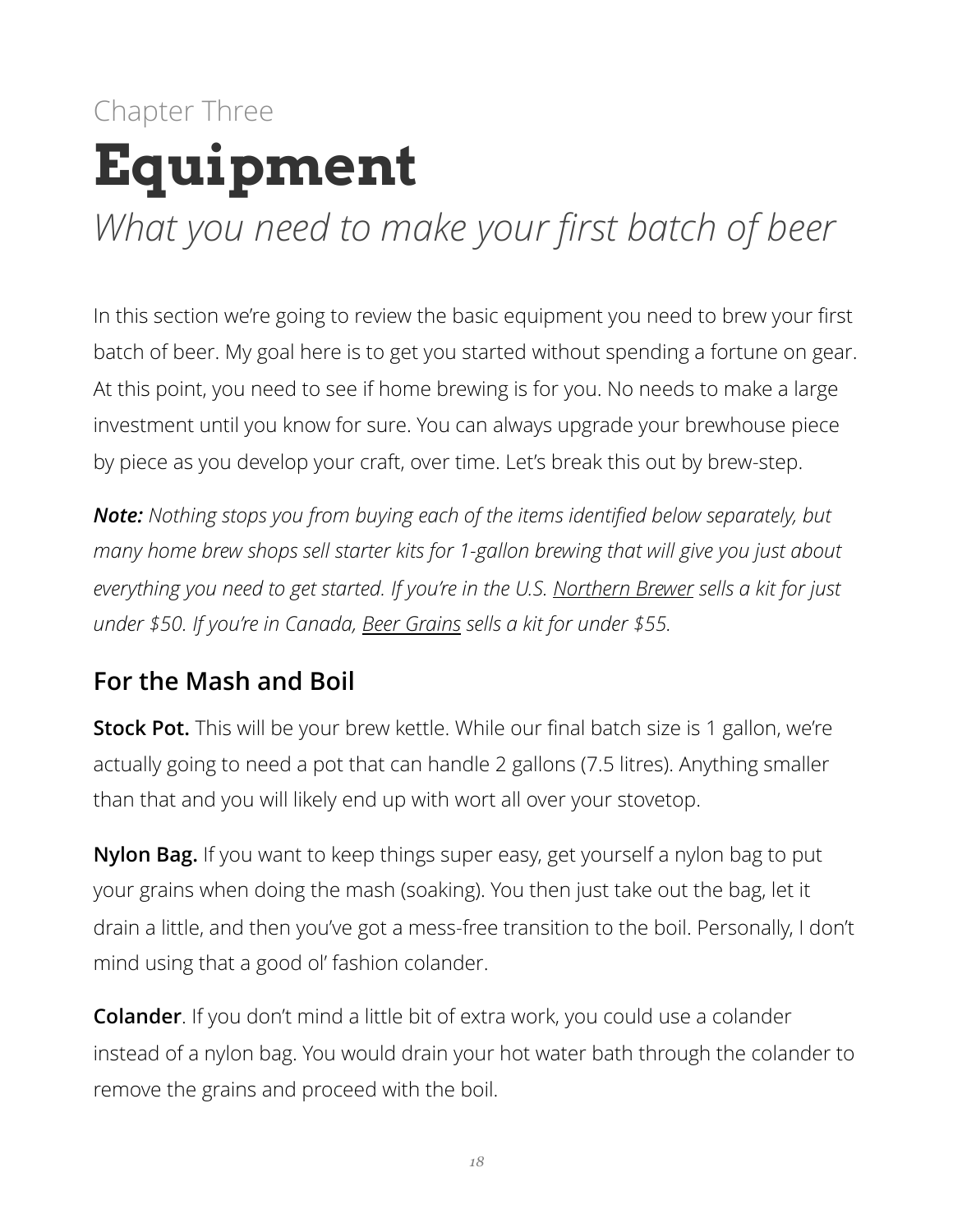**Thermometer.** You're going to need to take the temperature of the mash, as well as the wort when it's time to pitch your yeast. I highly recommend a digital thermometer to give you precise readings, quickly.

**Digital Scale.** You're going to need to mix the right ratios of milled grains, hops etc. I don't know how I'd get by without my digital scale.

#### **For Fermentation**

**StarSan Sanitizer.** We're going to cover sanitization in greater in a later chapter, but this is an absolute must. You'll use it to sanitize any and all equipment that comes in contact with your wort once you've removed it from the boil. StarSan is my favorite sanitizer – it's food-grade, which means it's safe for people and the environment. It's flavourless, so it won't taint your beer. And there's no need to soak your tools for an extended period of time, it sanitizes almost instantly (in 1-2 minutes) and doesn't need to be rinsed off.

**One 1-gallon carboy.** This will be your fermentation vessel. I prefer a glass carboy because it's easier to maintain than plastic, and I can see how healthy my beer is at anytime without having to pry off the airlock.

**Funnel:** the carboy has a narrow opening. This will make your life much easier.

**Plastic screw cap** to hold your airlock. I used to use a rubber stopper, but after one too many pop-offs, I made the switch to screw caps. Your airlock is sure to stay in place.

**1 airlock.** You'll add sanitizer to your airlock, which will keep a seal on the carboy and let carbon dioxide escape to prevent your carboy from exploding.

**1 blow-off tube.** To be extra safe, you could also get a blow-off tube, which you'll use in place of the airlock for the first 2-3 days of fermentation, in case you get a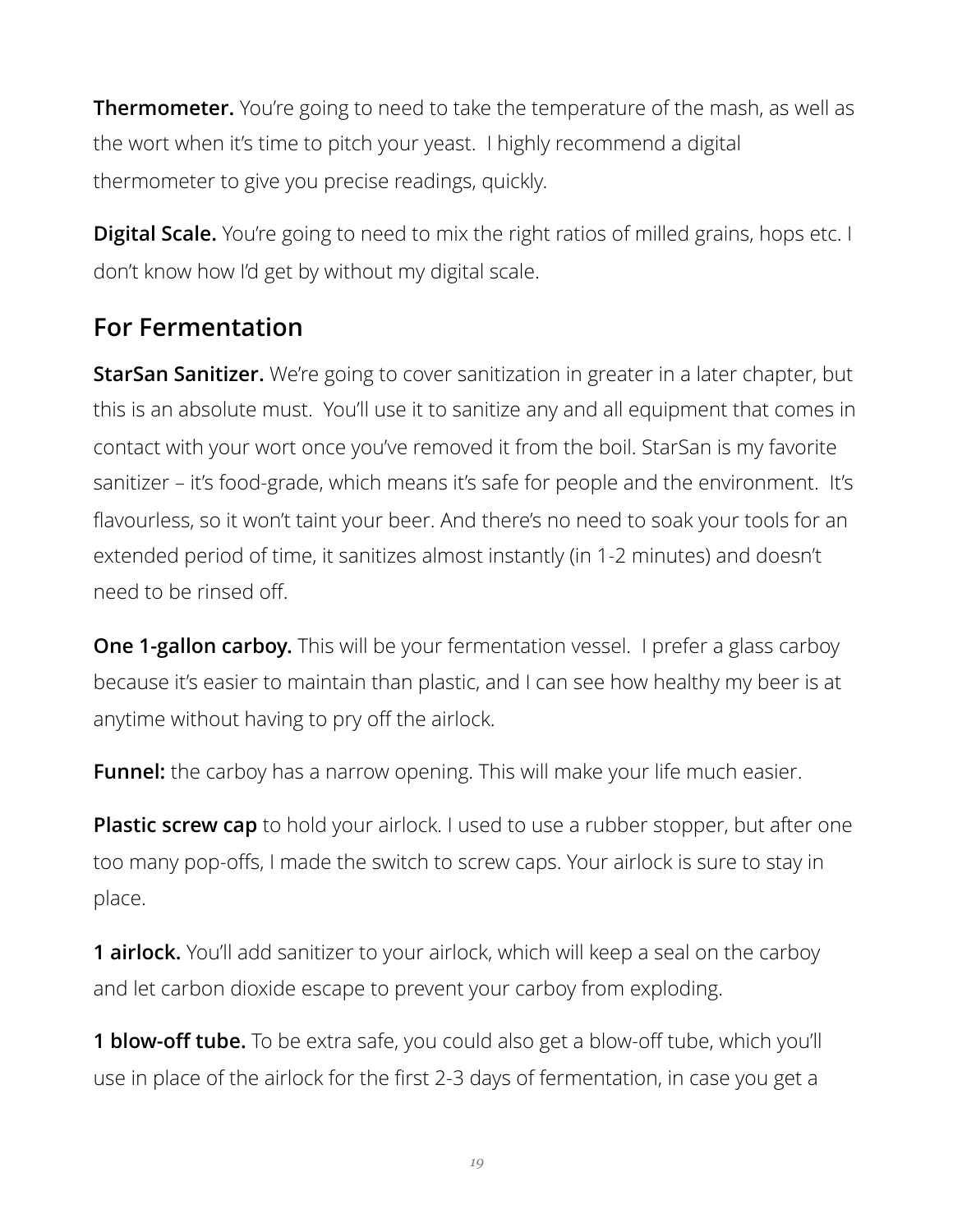super vigourous boil. If you do, and you don't have a blow-off tube, you may end up an exploding carboy, or a big mess on your counter. Either way, I've been there, and it's not fun!

### **For Bottling**

**1 mini auto-siphon.** You'll use the siphon (which you'll connect to a hose), to siphon beer from the carboy into a bottling bucket. The mini-siphon is sized for 1-gallon jugs, which is perfect for our needs.

**1 3ft siphon hose.** You'll connect this to the auto-siphon when transferring the fermented wort to the bottling bucket, and then connect the other end to the bottle filler when you transfer the wort to bottles.

**1 bottle filler.** This handy device will help you prevent unnecessary spillage of beer on bottling day and is also sized to ensure you do not overfill your bottles.

1**2 pry-off bottles (12 oz, 340ml bottles).** This is the perfect excuse you needed to buy two six packs of your favourite beer (so long as they are pry-off bottles!). Give each bottle a thorough rinse immediately after you pour out the beer and set aside for bottling day. If you'd rather buy some bottles, than I strongly recommend you buy the swing-top variety, which would mean you could skip the next item on this list.

**1 bottle capper.** This handy device will help you cap your bottles.12 bottle caps. And finally, you'll need fresh caps to finish things off, unless you're using swing-top bottles.

#### *Starter Kits*

Assuming you already own a stock pot and you'll use recycled bottles, you can get all of the above for \$50. If you're in the US, I'd recommend getting this starter kit from Northern Brewer. Canadians, I highly recommend ordering your kit from Beer Grains. Of course, if you know of a good local brew shop, they can get you started.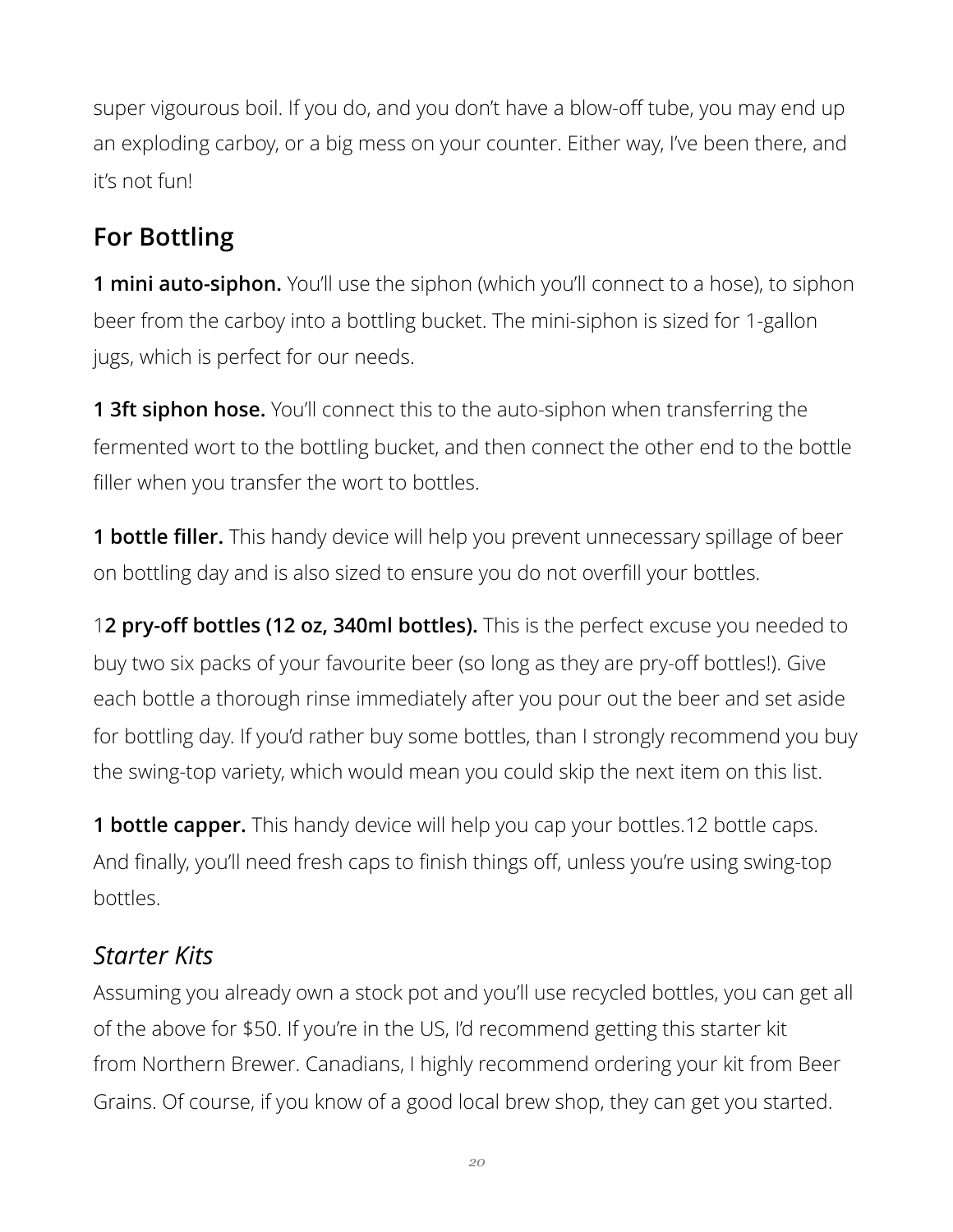# Chapter Four **Sanitization**

### *The one thing you need to keep an eye on*

In this chapter we're going to review the one thing you can do to guarantee your beer doesn't spoil: sanitizing everything that touches it. I confess, I was hesitant about writing a chapter strictly dedicated to this topic; it's not exactly the sexiest thing to talk about. But until you get to a point where you're experimenting with crazy ingredient combinations, the only thing that can [truly ruin your beer](http://homebrewmanual.com/homebrew-sanitising/) is failure to keep everything that touches your beer clean and sanitized. Let's review in greater detail.

Now, before you start getting any nightmares, let me alleviate any fears you may have about what would happen if you drank bad beer. It's just that: bad-tasting beer. You're not going to get botulism or any other scary-sounding food-borne health concern. There are no known toxic microorganisms that can survive in beer. It's not like drinking spoiled milk or carrot juice gone bad. The worse that will happen is that your taste buds will be deeply offended that you put them through such torture. Bad beer won't kill you, but it may make you sad.

#### *There are no known toxic microorganisms that can survive in beer.*

As dry as this topic is, I do have some good news: Good sanitization is easy. You just need to be giving it constant thought when you're making beer. But there's no need to stress out about this. If you can wash and scrub dishes, you'll have no problems keeping your equipment clean. Sanitizing your gear is nothing more than soaking, rinsing, or spraying your equipment before it touches the beer. If you had fears of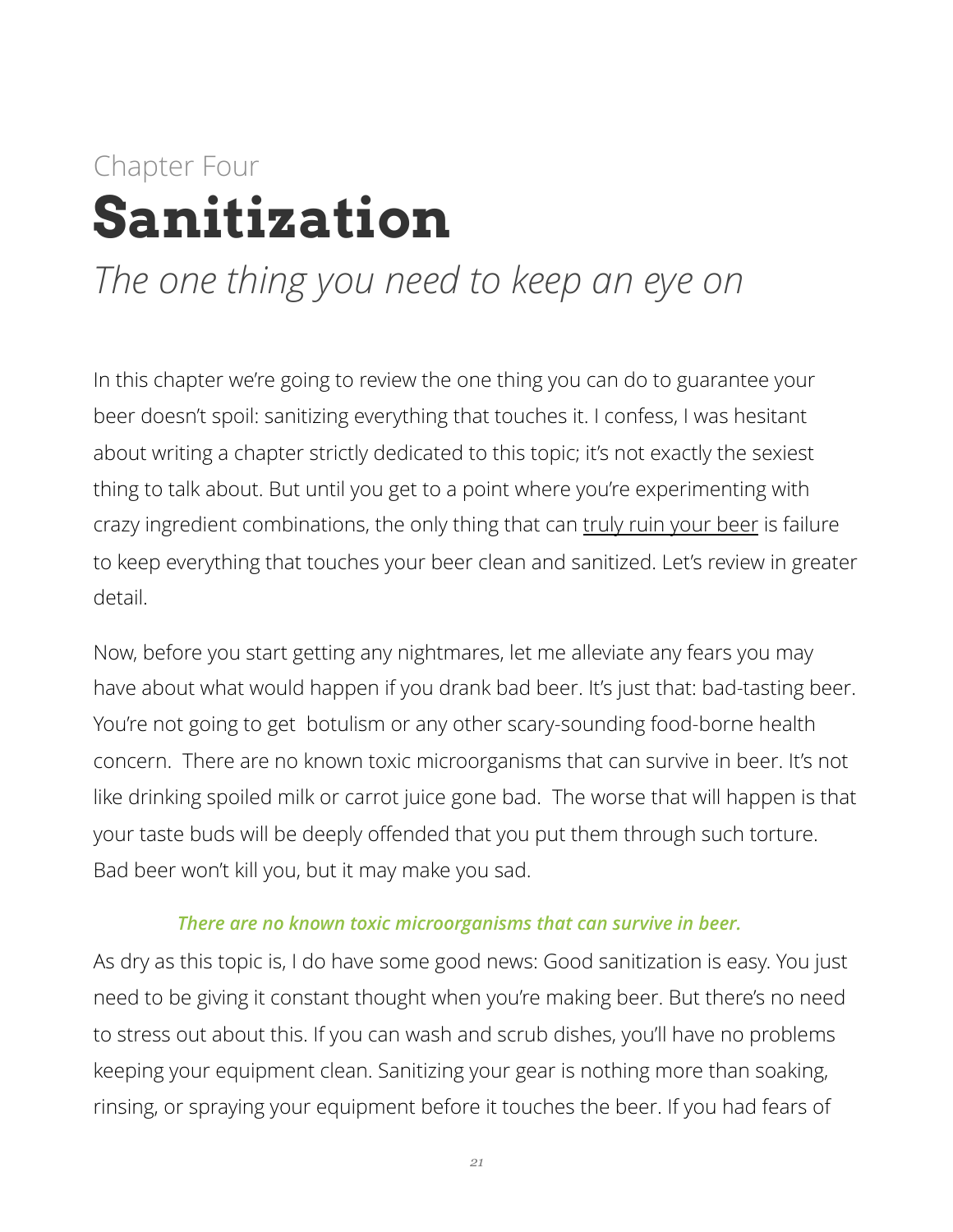boiling every piece of equipment like Grandma did when she canned her pickled beets, there's no need. It's much easier than that! And lucky for us, we don't have to rely on household ammonia or chlorine to do the trick (home brew pioneers before us had only rudimentary options).

As I touched on in the last chapter, I highly recommend using [StarSan.](http://amzn.to/1P0mrv4) StarSan is definitely the most popular sanitizer, and is used by the pros. Not only is it flavourless, odourless and requires no rinsing, it foams easily. And that's a good thing. The foaming action gets the sanitizer into all the possible cracks and crevices, finding and killing any unwanted microorganisms. But as with all good things, use in moderation. Too much foam and you'll find things get a little unruly. but even so, it's flavourless, so if you find yourself with equipment sporting a little too much foam, relax, it won't ruin the taste of your beer.

#### **There's only one rule to remember: if my beer is going to come in contact with this thing, it needs to be sanitized.**

With that said, let's take a look at the most common items we'll need to keep clean:

**Plastic equipment:** your auto-siphon, hoses, (and plastic fermenters if you're using them) should be clean, free of stains, and free of scratches. Scratches can harbour unwanted bacteria. If you find your beer is starting to develop unwanted funky flavour profiles, throw out the scratched or stained gear. When it comes to hoses, I tend to get a new one after 10 brews.

**Glass carboys and bottles:** the only way to keep these clean is to clean them as soon as you've emptied them. Get lazy and you'll end up with sediment that's nearly impossible to remove. So, after you've transferred your beer from the carboy to the bottles, give that carboy a thorough clean right away. You'll likely need a carboy brush (cheap wire brush with hard bristles that you can twist into whatever shape it takes to clean out any sediment stuck to the sides of the carboy). The same applies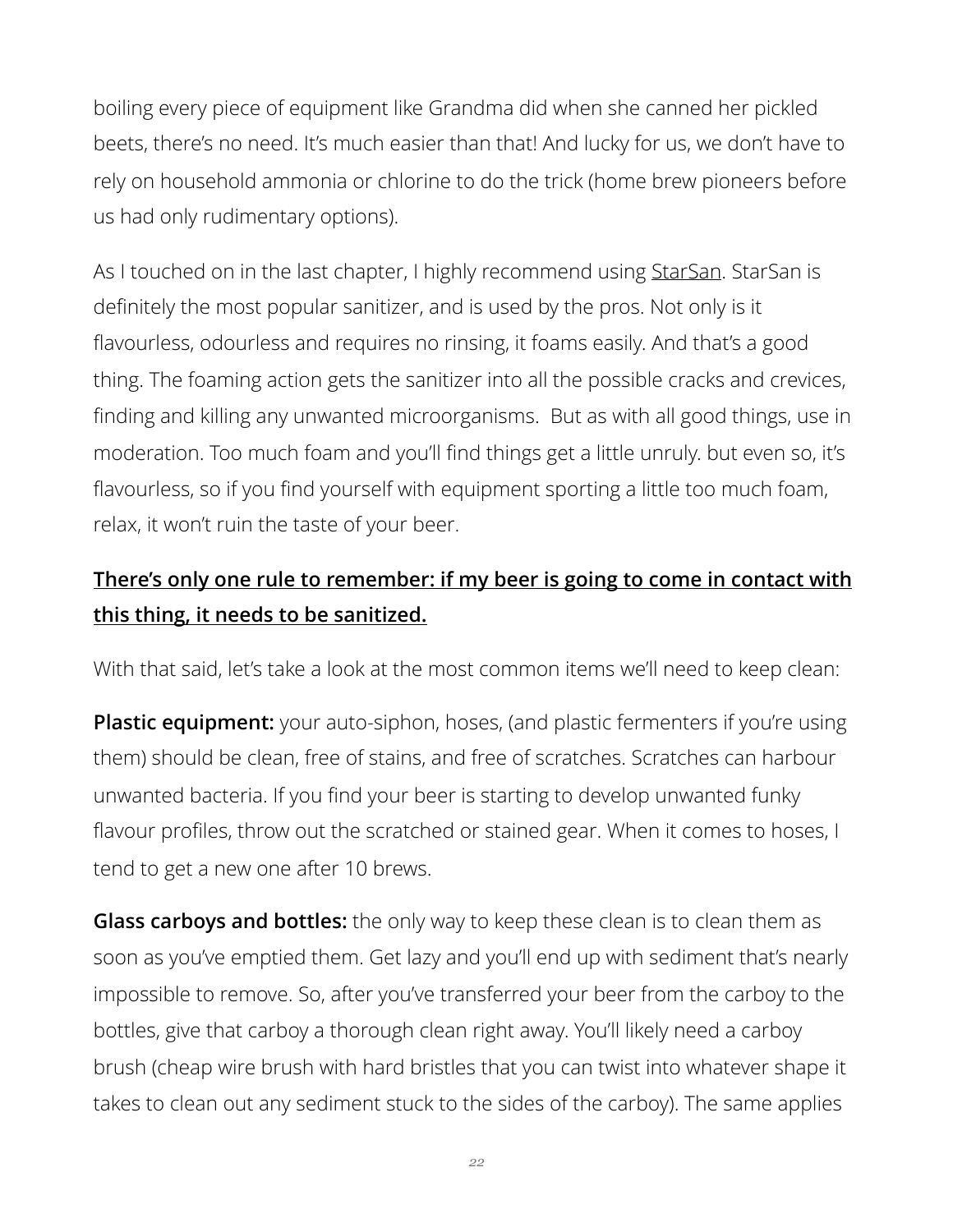to your bottles. Assuming you plan to reuse them for bottling your next batch, give it a good rinse after you've poured out the good stuff. Take my word, if you tell yourself "oh, I'll just rinse them later," you'll end up cursing yourself on bottling day.

**Spoons.** I recommend keeping your kitchen's wooden spoon for your family's secret risotto recipe. Now, technically, so long as your wort is above 71C (160F) it's safe and can tolerate a wooden spoon. In fact, many brewers use wooden paddles to brew their beer. But there paddles are used for the one and only reason. Your kitchen's wooden spoon has been in contact with countless types of foods and bacteria that could still be calling that spoon home. I personally find a stainless steel spoon easier to sanitize and keep thoroughly clean. And if I ever opt for a wooden spoon (they can be handy to mark wort volume on so you can keep track of your volume when you get into more advanced brewing), it will only ever touch beer.

**Your hands.** Keep them clean at all times once the wort has been removed from the boil. You don't want to touch the beer with your hands, but if it happens by accident, you'll sleep better at night if your hands were clean during contact.

**The countertop:** The best chefs in the world keep their kitchens obsessively spotless. I recommend you take a similar approach. Brew on a clean surface. It'll put you in the right mindset.

If you're a visual learner, check out this video from Northern Brewer that gives a brief overview of good sanitizing technique, addressing the biggest question most of us have on our first brew day: is the foam good or bad? It's good. Don't fear the foam!

#### <https://youtu.be/2EAodH5Qj40>

We'll cover specific step-by-step sanitization as we get into the brewing process in the coming chapters, but I'm glad we did this review. Aren't you?

*23*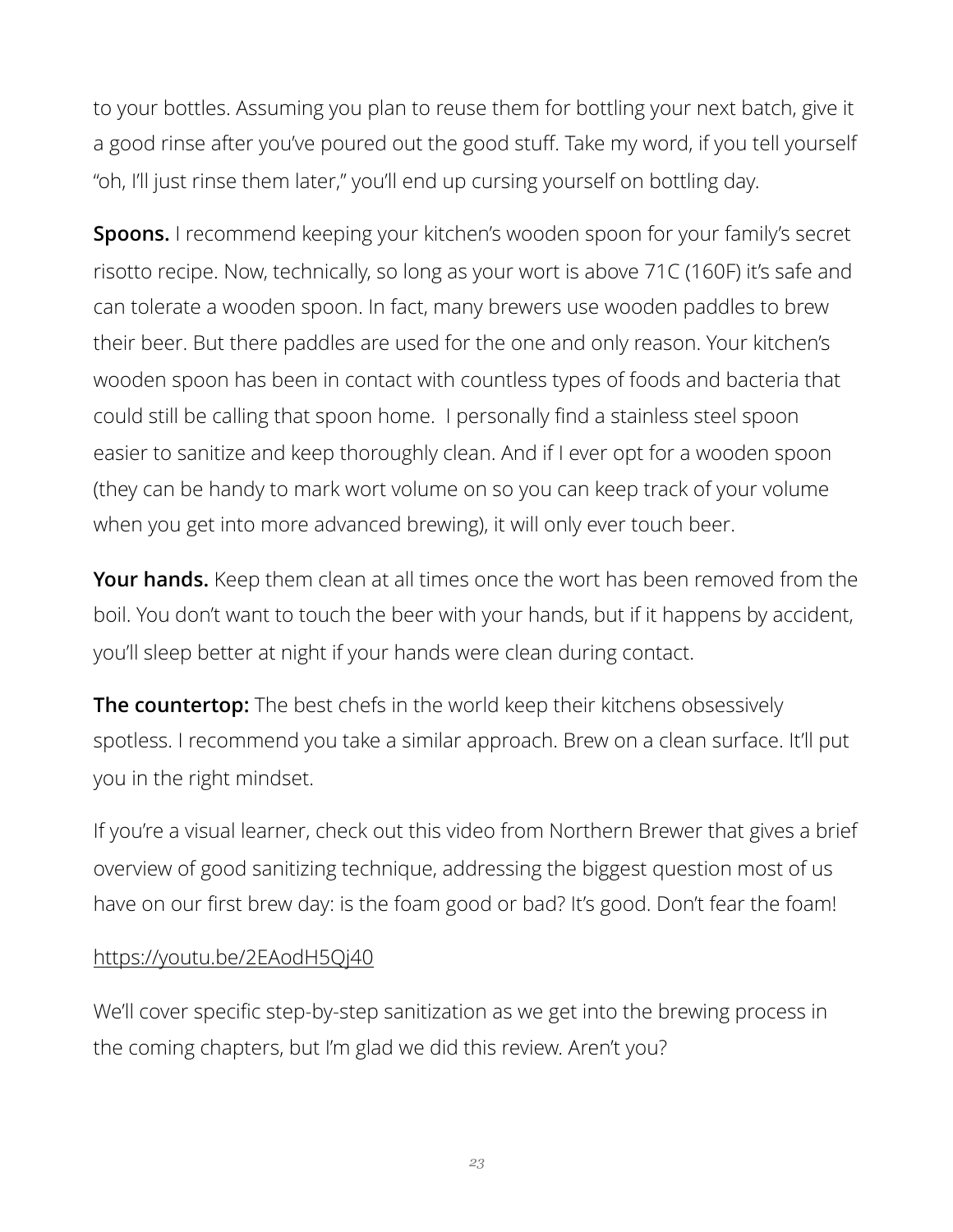# Chapter Five **Brew Day!**

### *Let's have some fun!*

This is where the rubber hits the road. By now, you know what goes in a good beer, the gear you need to get started, and the basics of sanitization. We also talked about the benefits of small-batch brewing. Now, let's get brewing!

### **Find Time**

First of all, you'll need to set aside **three hours** for brew day. This is how much time we'll need to mash the grains, boil the wort, cool it, and transfer it to a fermenter. When you first start brewing, you'll want to be in the kitchen to keep a close eye on everything. With time and experience, you'll eventually get to a point where, if you need to, or want to, you can do other things as you're brewing. But for now, you're going to want make sure you set enough time aside to you don't feel rushed.

#### **Review yeast Instructions**

Not every yeast behaves the same way. Read the package or vial's instructions at least the day before you plan to brew…you may need to warm the yeast to room temperature overnight.

### **Clean your gear**

Make your the following items have been scrubbed clean and rinsed of soap residue before you get started.

- Brew kettle
- Stirring spoon
- Colander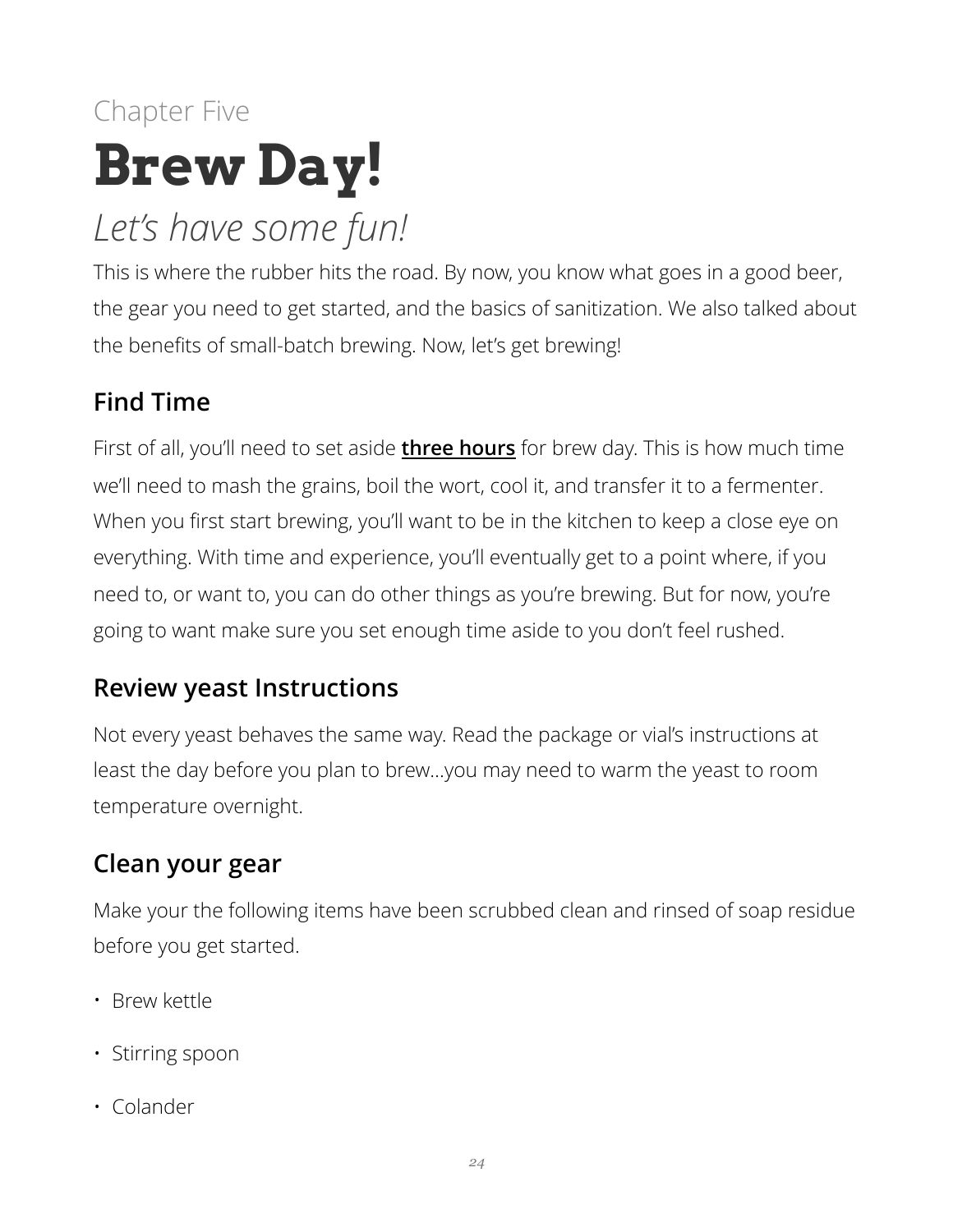• Carboy

### **The Mash**

Before you get to this point, you will have purchased and milled the grains called for your recipe. If you're using a nylon bag, transfer these grains to the bag and set aside until the water is at the right temperature. If you're using a colander, you'll just add the grains directly to the water.

- **Bring your water to the right temperature**, as prescribed in the [recipe.](http://www.beercraftr.com/1-gallon-beer-recipes/) Add your grains and give everything a good stir until the whole thing looks a bit like oatmeal. Shut off the heat, cover with a lid, and let it steep for an hour. The kitchen will start to smell of roasted cereal. It's quite nice.
- **Then you need to "mash out."** You put the heat back on, and raise the temperature of the whole solution, as prescribed by the recipe, and keep stirring for 10 minutes.
- **Remove the grains and prepare for the boil.** If you're using a bag, just pull it out and let it drip near-dry above the pot. If you're using a colander, strain to remove the grains, preserving the wort, which you'll add back to the pot.

### **The Boil**

- 1. **Start the boil** by bringing your wort up to a boil. Once boiling, start your timer (60 minutes in most cases; sometimes you may boil for 90 minutes, depending on the recipe). Add your bittering hops, as prescribed by the recipe.
- **2. Meanwhile, prepare your sanitizer solution.**
- 3. Just before the boil is complete, **make an ice batch** in your kitchen sink. Load it up with as much ice and cold water as you can. Once the boil is over, transfer your pot to the sink to cool your wort to pitching temperature, as prescribed on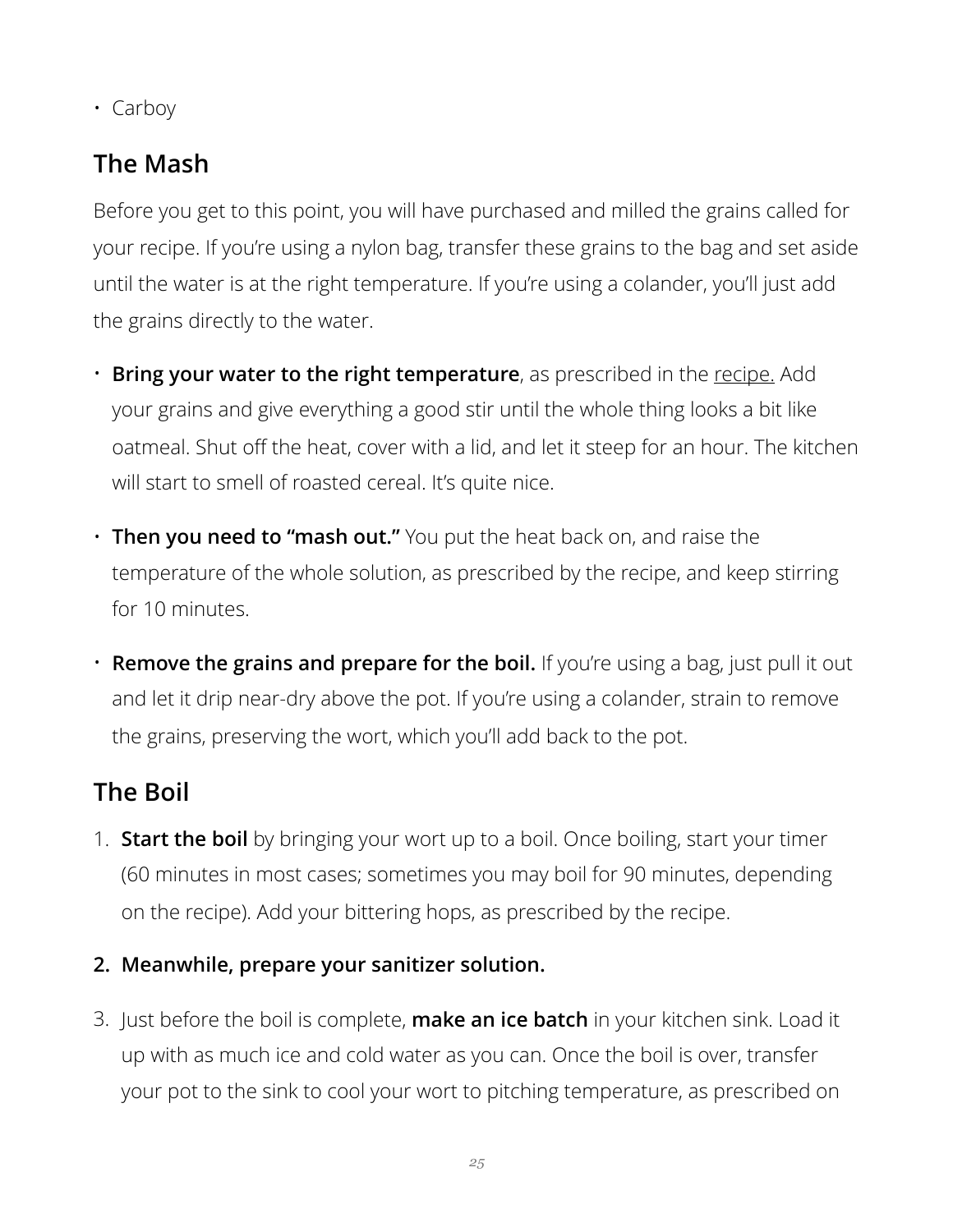the yeast pack. Remember to sanitize your thermometer every time you check the temperature.

- 4. Meanwhile, thoroughly clean and sanitize your carboy, screw cap, airlock, funnel, and strainer/colander. You want everything to be ready to go once the wort is at the right temperature. This also means you need to sanitize the yeast pack and the scissors if you're using dry yeast.
- 5. **Once the wort is at pitching temperature**, transfer it to the carboy by passing it through a strainer overtop the funnel. You're doing this to catch as much of the "trub" as possible (hop and malt sludge that looks kind of gross. Don't worry, it's completely normal!). Often, you'll discover you have a little bit more than a gallon of wort. That's not an excuse to fill the carboy right up to the very top. Do not fill it higher than the one gallon mark, which on just about every carboy is easy to spot. There's all-caps "ONE GALLON" raised lettering near the top of the carboy. Fill to the point where the wort reaches the bottom of those letters. As you'll soon see, the yeast needs some room at the top of the carboy to do it's thing.
- 6. Now, you need aerate the wort. This is the only time mixing your wort (oxidizing it) is good. After you pitch the yeast and set the carboy in a safe place to ferment. you want to keep your beer as still as possible. To aerate the wort, cover the fermenter with a screw cap and gently rock the carboy back and forth for a few minutes to mix in some air.
- 7. Pitch (add) the yeast! Use sanitized scissors to cut open the package (if using dry yeast) and pour in only HALF the yeast. There is such a thing as pitching too much yeast. Half the pack is MORE than enough yeast. Toss out the rest, or use it to make bread. But do not ever use it to make a second batch of beer.

*26*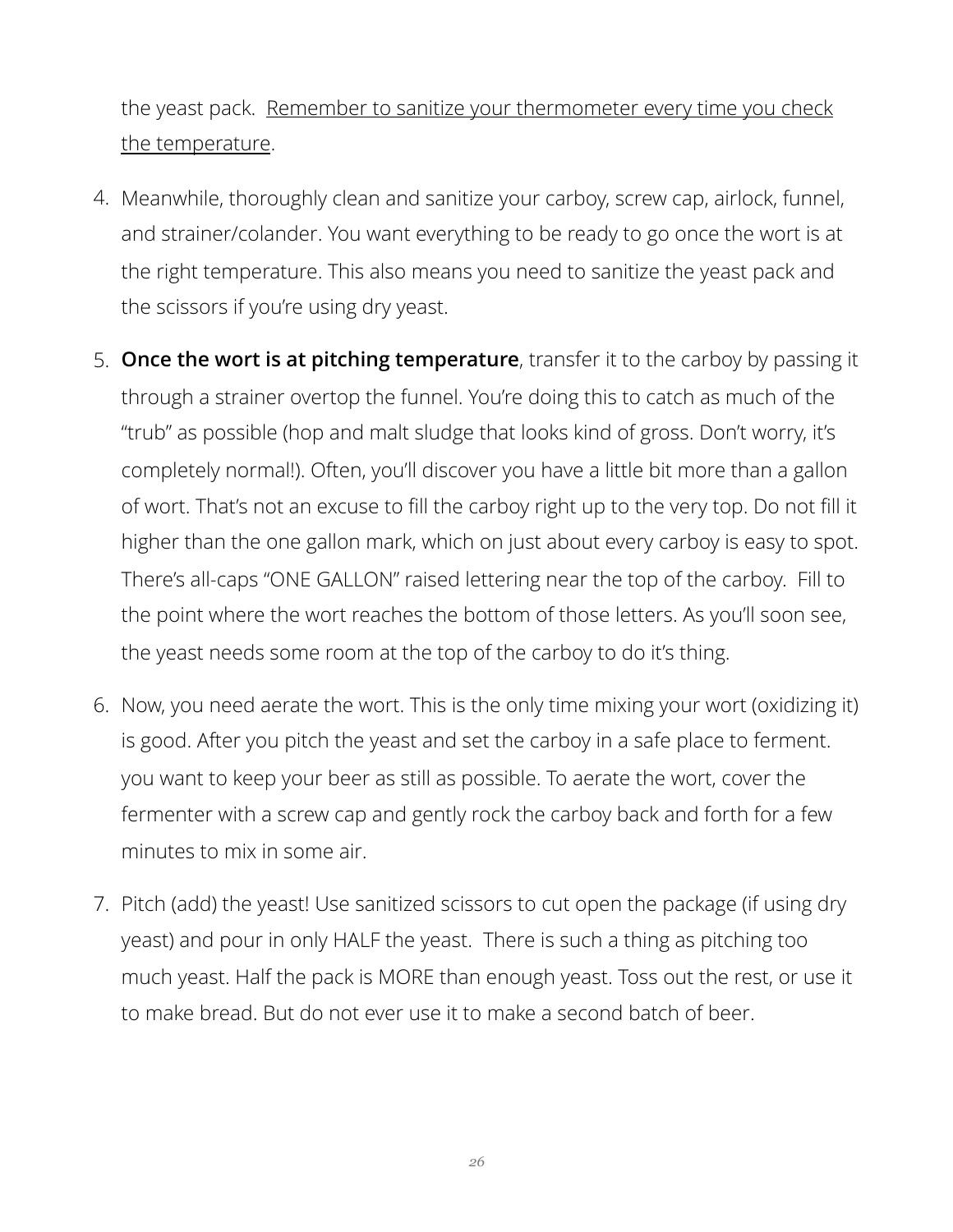8. Seal the carboy by filling the airlock with sanitizer, but try not to exceed the max line. Fit it in the screw cap. Move the carboy to a dark spot, free of the home's daily commotion for at least 14 days (but ideally not more than 21).

Give yourself a pat on the back. You've just brewed your first beer! It may not look like much now, but that liquid gold is going to undergo a lot of (vigorous) change in the next 24-72 hours and gradually over the next 14 days. We'll talk about that in greater detail tomorrow.

**A final chapter note:** I should point out that to keep your first brew day stress-free and easy-going, I omitted an optional step: taking a hydrometer reading before you add the yeast to measure the wort's original gravity. Taking this measurement now, and then a second after fermentation allows us to calculate the ABV (alcohol percentage) of our beer. If you're interested in doing this with your first brew, read my blog post, ["How to Use a Hydrometer to Measure Your Beer's ABV.](http://www.beercraftr.com/how-to-use-hydrometer-to-measure-ABV)" But in all honesty, if you follow the instructions, you should hit the approximate ABV level identified in your recipe. And if you didn't hit it on the mark, so what? Consider it your own unique brew. As Julia Childs famously told her viewers, "never apologize!" I say this in jest, of course. You will eventually want to take hydrometer readings as you advance in your craft, but for your very first batch, don't stress about it.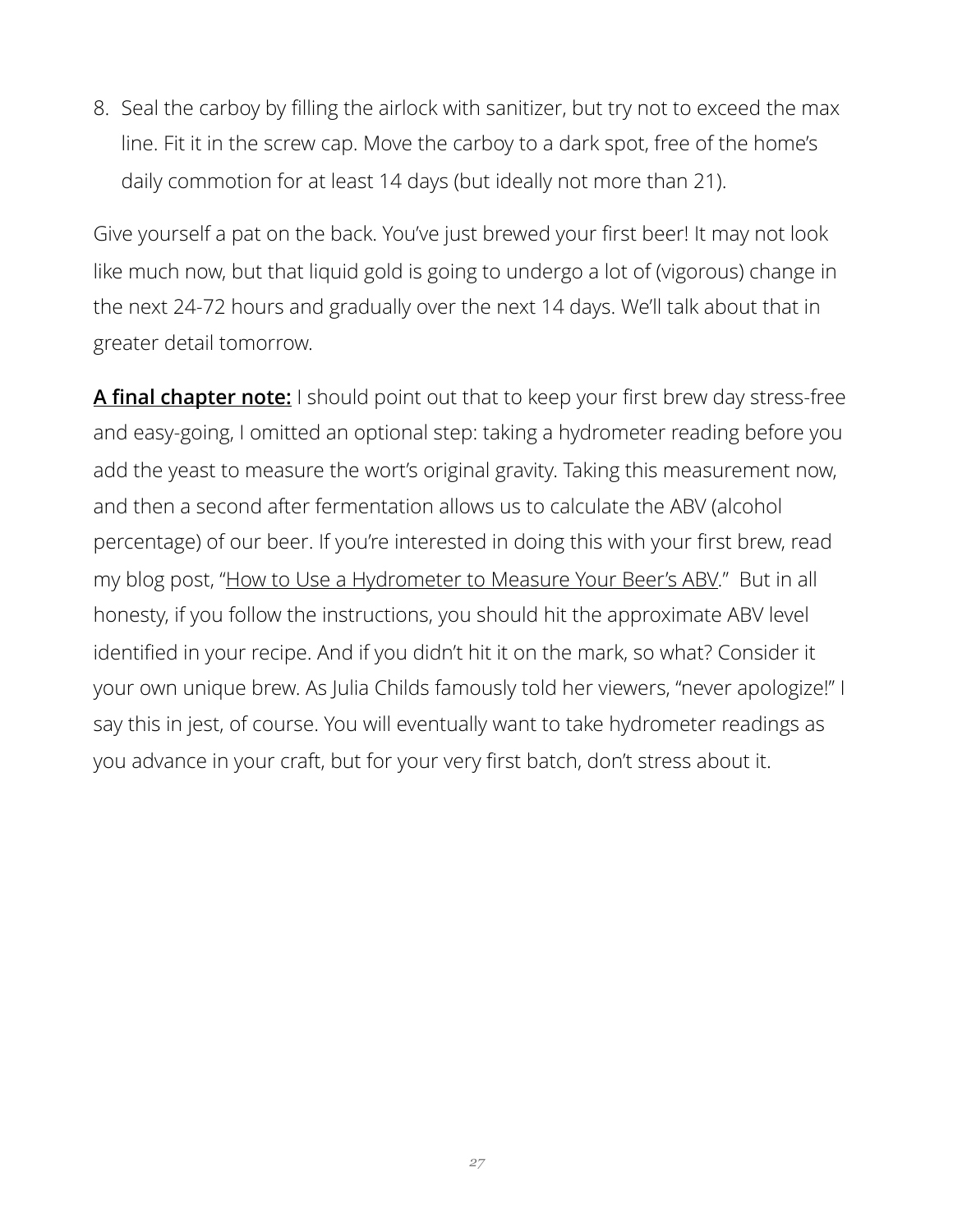# Chapter Six **The Magic of Fermentation**

*What happens to your beer in the coming days* 

Now that your beer is in a cozy dark corner of the house, here's what's going to happen over the next 14 days.

#### **Respiration**

This process started when you pitched the yeast. This is why you had to aerate your wort. The yeast uses that oxygen to generate the requisite energy to reproduce and ferment. This will last about 4-8 hours. At this stage, no alcohol is produced. The yeast is producing water, flavours, and carbon dioxide.

#### **Fermentation**

From here on in, the yeast doesn't need oxygen. During this stage, the yeast will reproduce until it hits the ideal population needed to work its magic. You'll see the yeast suspended in the wort for about 3-7 days. This is a good thing. It means the yeast is converting sugar to alcohol, carbon dioxide, and all the flavours your wort need to taste like amazing beer. Once it's done with this step, you'll see what's called "flocculation." This usually means you're about halfway through fermentation. It signals that the yeast is running out of food and is preparing to go dormant, settling to the bottom of your carboy.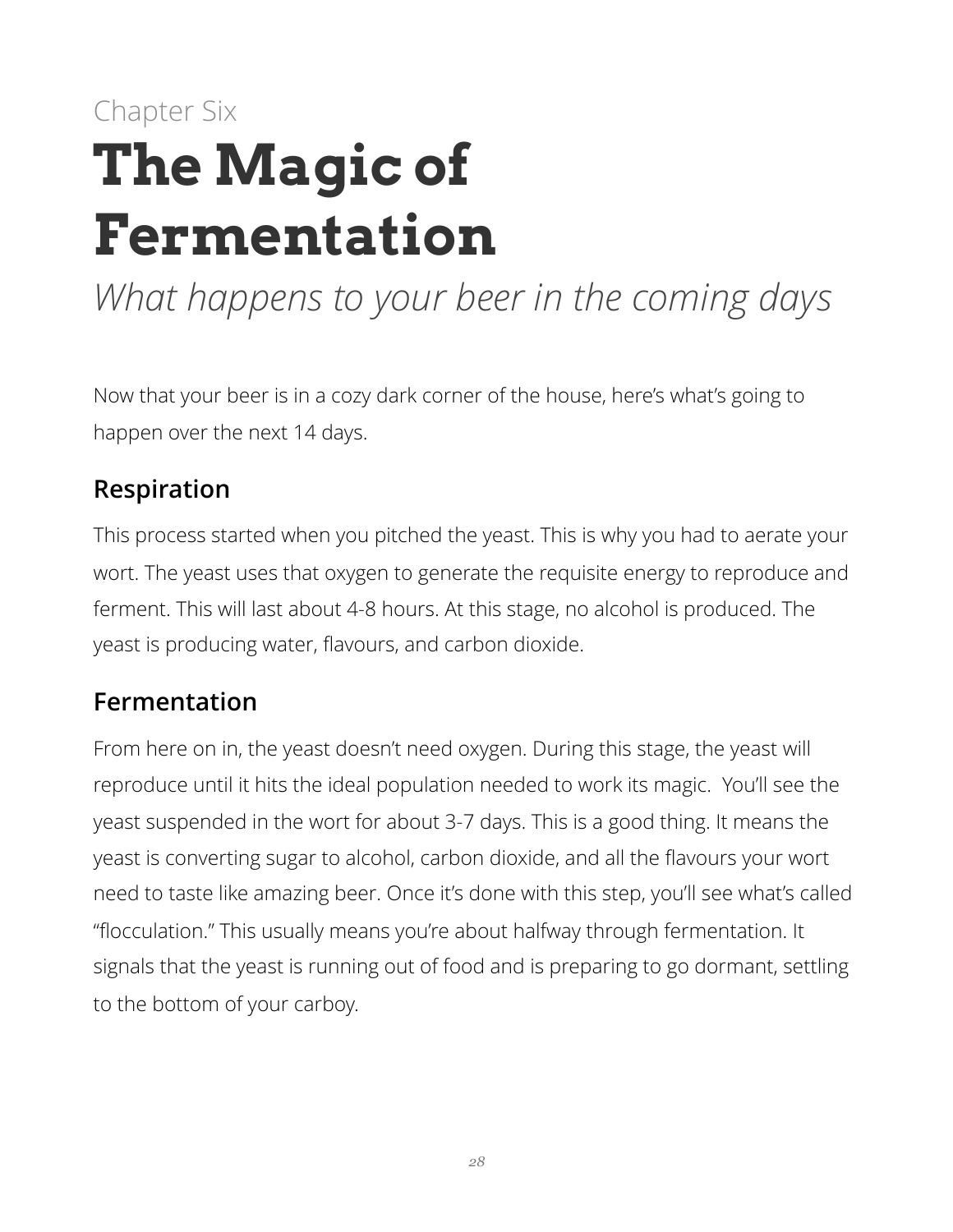#### **Sedimentation**

You'll notice a bed of yeast forming at the bottom of the carboy. And that bed will grow thicker and thicker. At this stage, the yeast is also producing glycogen, which it keeps as an energy source should it get added to new wort. This is what allows many homebrewers and professional brewers to reuse the same yeast over and over to produce consistent flavours. We're not going to worry about re-pitching this yeast, but know that when you get into more advanced brewing, this bed of yeast can do amazing things. But with all good things, it has its limits. You don't want to leave your beer sitting on this bed for too long. Over a period of time, the yeast cells will begin to deteriorate, imparting off-flavours to your beer. But again, no need to stress. We're only leaving our beer in the carboy for 14 days, so we're in the clear!

#### **A quick note on fermentation temperatures**

Each beer is slightly different, so you'll want to follow the recipe's guidelines for the ideal temperature to store your beer at. You should know, however, that the warmer the temperature of your beer at the start of fermentation, the faster the beer will begin to ferment. That might sound convenient, but if fermentation starts too quickly at too warm a temperature, you could increase the ester and diacetyl levels. In some beers, that's fine, but in most, these flavour compounds can impart unwanted fruity flavours of pear or banana. If you store it at too cold a temperature, yeast activity may stop altogether. Seriously though, there's no need to stress about this. Follow the recipe's instructions for fermentation temperature and you'll be in fine shape. And all you need is a cheap stick-on thermometer, so you never have to stick a thermometer into your beer as it ferments.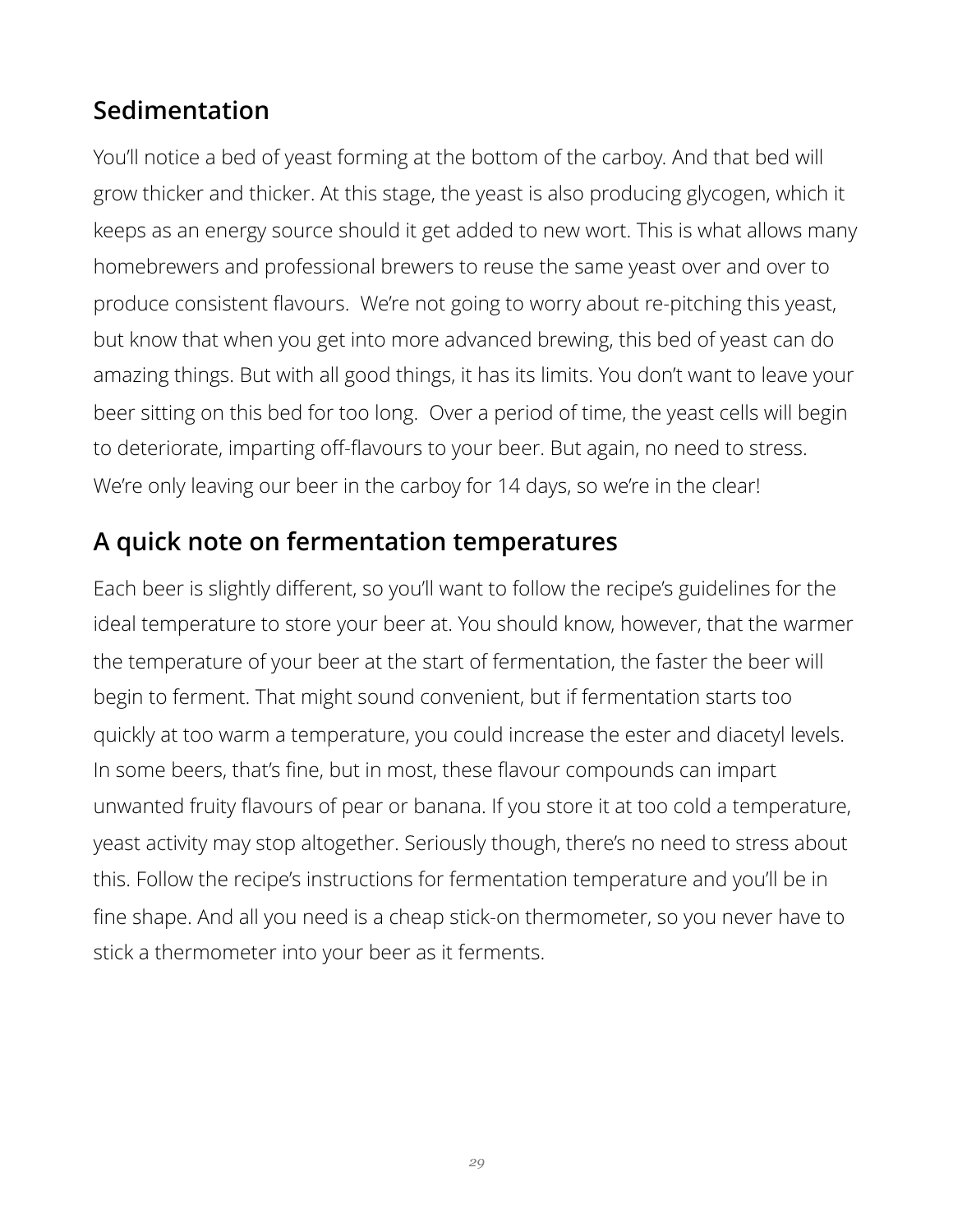# Chapter Seven **Bottling Day** *Conditioning your beer for that first sip*

Come bottling day, you will have proven to be a patient human being, waiting 14 days to get to this point. But to really test your will, you're going to have to wait another 30 days before you can taste your masterpiece! (Although, most of us will cheat after a week or two to test one bottle and ensure everything's on track).

By now you're beer is fully fermented. You could start drinking it, but it's missing a crucial element: bubbles! Now we need to carbonate the beer. Eventually, you may choose to invest in forced carbonation tools, but for now, we're going to take the approach brewers used for ages, and an approach I'm still partial to: **bottle** 

#### **conditioning**.

We pretty much transfer our wort to a "bottling bucket" (which could be your stock pot) where it will get gently mixed with dissolved sugars before transferring that new solution to bottles. Once the bottles are sealed, the yeast will eat on the sugars to carbonate our beer in the bottle. It's quite magical, actually. And the resulting beer has such a delicate, champagne-style bubble that will make the beer feel rather luxurious.

So let's get to it! For this step, you'll need:

- 1. The auto-siphon, hose and bottle filler
- 2. Bottle caps and bottle capper, if you're not using swing-tops
- 3. 1 dozen 12 oz (350ml) pry-off bottles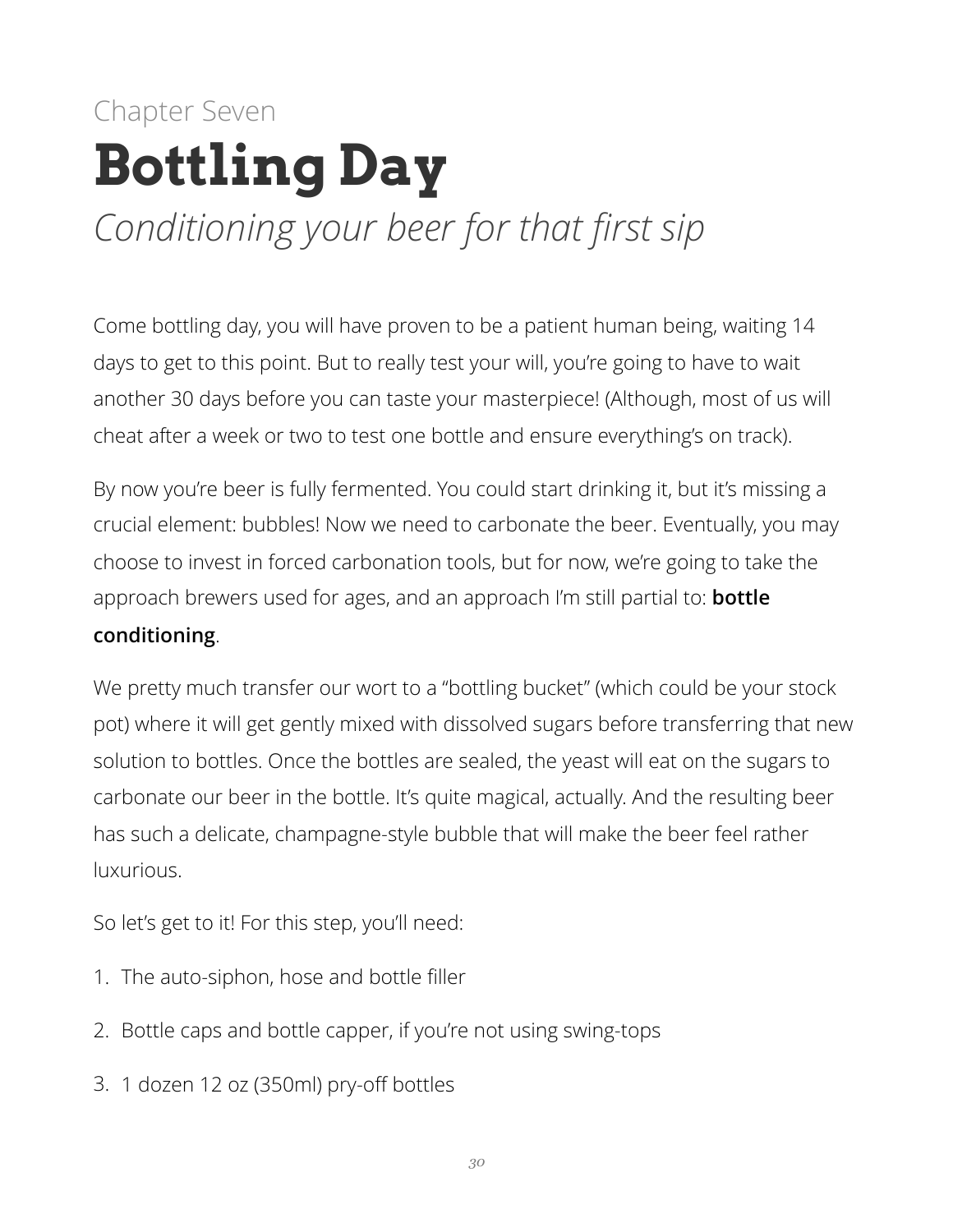- 4. Sanitizer
- 5. A bottling bucket (your stock pot could do the trick, but eventually you may find it convenient to purchase a plastic bottling bucket from your favourite homebrew supplier.
- 6. Sugar (about 17 grams)
- 7. An extra set of hands, if you can. (Bribe them with beer!)

#### **Get everything together**

- 1. **Move the carboy to a the countertop,** if it wasn't already there. If the wort got lots of movement during transfer, let it sit so that any stirred-up yeast has a chance to re-settle.
- 2. **Sanitize everything that will come in contact with the beer:** bottling bucket, auto-siphon, tubing, filler, bottles, and bottle caps.

### **Prepare the bottling bucket**

- 1. **Dissolve the corn sugar** (which you can get from your home brew supplier), with just enough boiling water to dissolve the sugar. The amount of sugar will vary slightly from one recipe to another, but you'll usually use around 0.60oz, or 17g of sugar. A very important note here: never exceed the recommended amount of sugar. If you put too much sugar in your bottles, you'll end up with exploding bottles. No big deal if you're off by a gram here or there, but don't even think about doubling the recommended amount.
- 2. **Add the dissolved sugar solution to your sanitized bottling bucket**.

#### **Transfer the beer to the bottling bucket**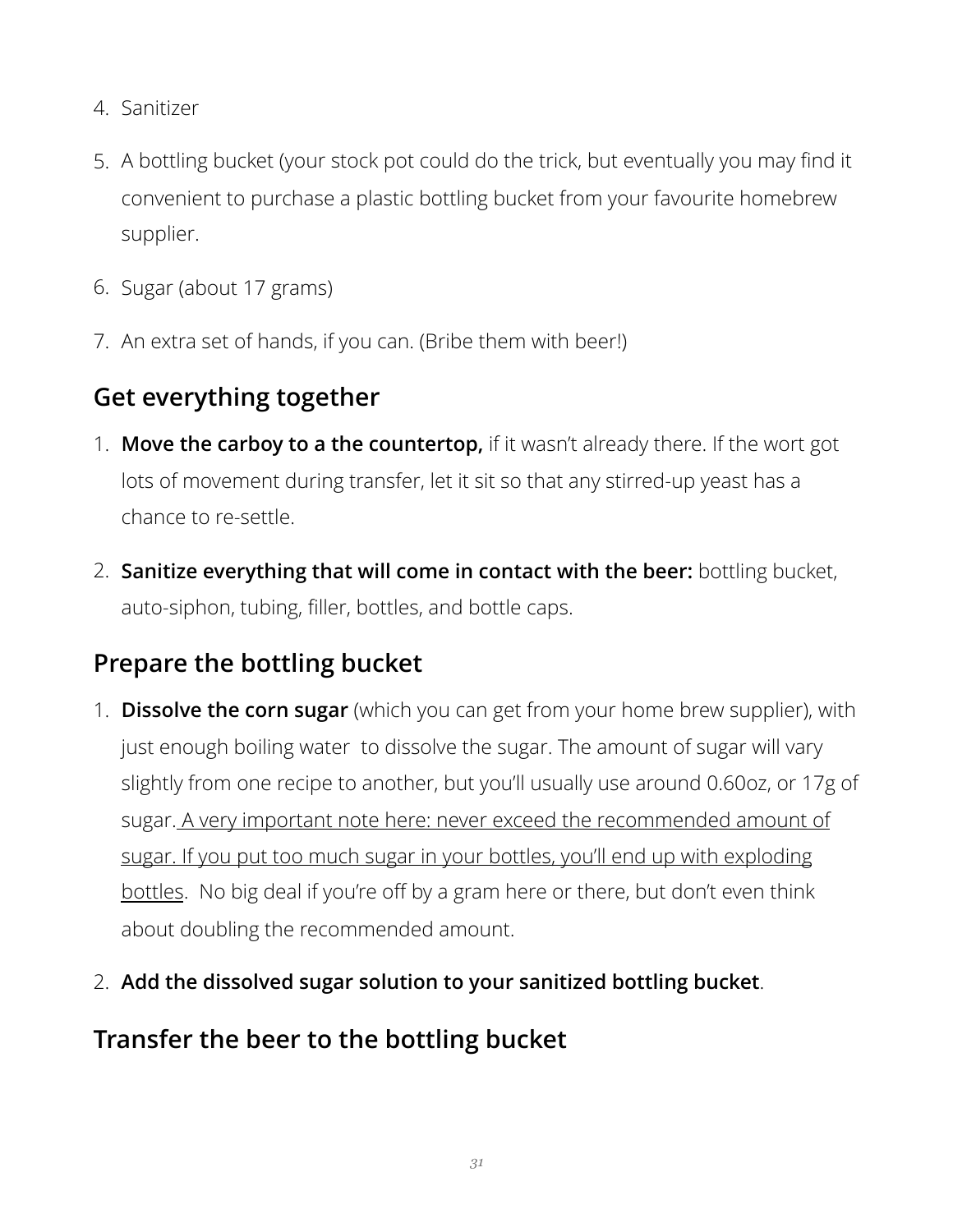- 1. **Fill your auto-siphon and hose with sanitizer.** The auto-siphon makes this easy. Make sure the sanitizer solution is on the counter, place in the auto-siphon with the other end of the attached tube (which has your bottle filler attached) in a spare container on the floor. Give the auto-siphon two or three pumps, while also apply pressure on the bottle filler (this is where an extra set of hands helps) and watch the liquid fill up the tubes. Then it's just a matter of moving that autosiphon to the carboy (you'll have to remove the airlock at this point) and submerging the auto-siphon. picture or video would be great here
- 2. **Transfer the solution to a spare container** until the beer has completely replaced all the sanitizer in the tubes. Now you can place the end with the bottle filler in the bottling bucket, which should also be on the floor and gently transfer the beer from the carboy to the bucket. You want a quiet siphon. Try not to splash the beer around; you want to avoid adding bubbles (air) to the beer. Transfer all the liquid up and the point where it reaches the sediment. Leave the sediment in the carboy.
- 3. **Now, move the bottling bucket to the counter and siphon the beer quietly into each bottle**. When the liquid gets to the very top of the bottle, remove the bottle filler, which will leave the perfect amount of headspace at the top of the bottle, which will be crucial in helping your beer condition well.
- 4. **Cover each bottle with the sanitized caps** and cap 'em into place.
- 5. **Store the bottles upright** in a quiet, dark corner at temperatures between 65F (18.5C) and 75F (24C).
- 6. **Wait 30 days**, if you can. If you're way too curious (I can't blame you!) try and hold out for 14 days. If you absolutely can't wait, you can try after 7 days, but the beer really needs at least 14 days to condition.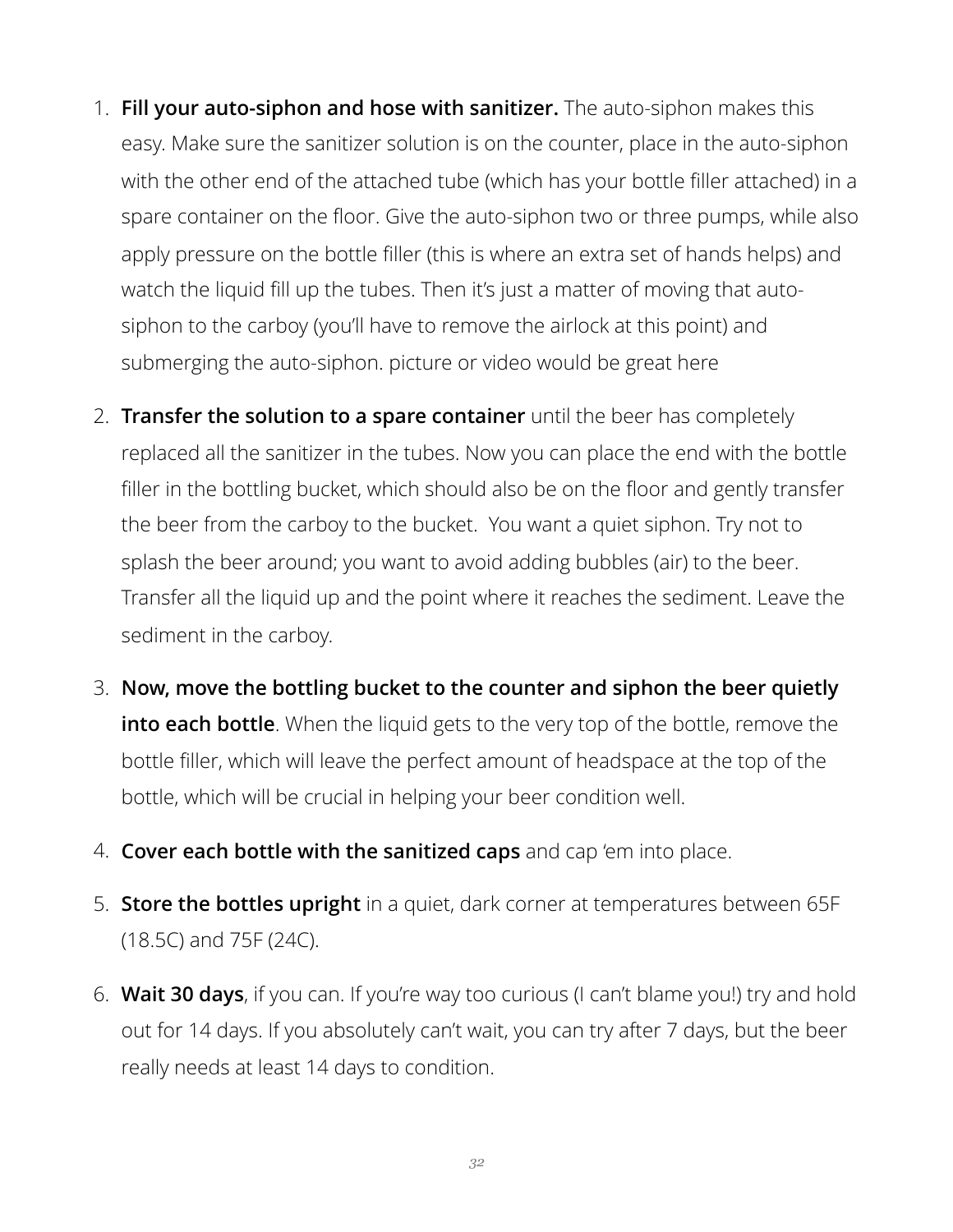7. **Once you're ready to drink, chill it lightly, then drink it.** Now, remember, because we bottle-conditioned this beer, there will be yeast sediment at the bottom of the bottle. So pour the beer our gently, making sure not to shake the beer, leaving behind that last little bit (½" or 1 cm) of beer, unless you enjoy the taste of yeast (it's got vitamin B in it, so it's good for you!)

The good folks at [Northern Brewer](http://www.northernbrewer.com/) have put together a great video that outlines the brewing process. While the video deviates from our approach slightly (we're using allgrain, a different sanitizer, and priming sugar instead of sugar drops), the bottling process is otherwise spot-on with what I've outlined above. For those of you who want to see how it's done, check it out. This makes for a great review of all the steps we've talked about.

Check it out! <https://youtu.be/yxkhVj4dsys>